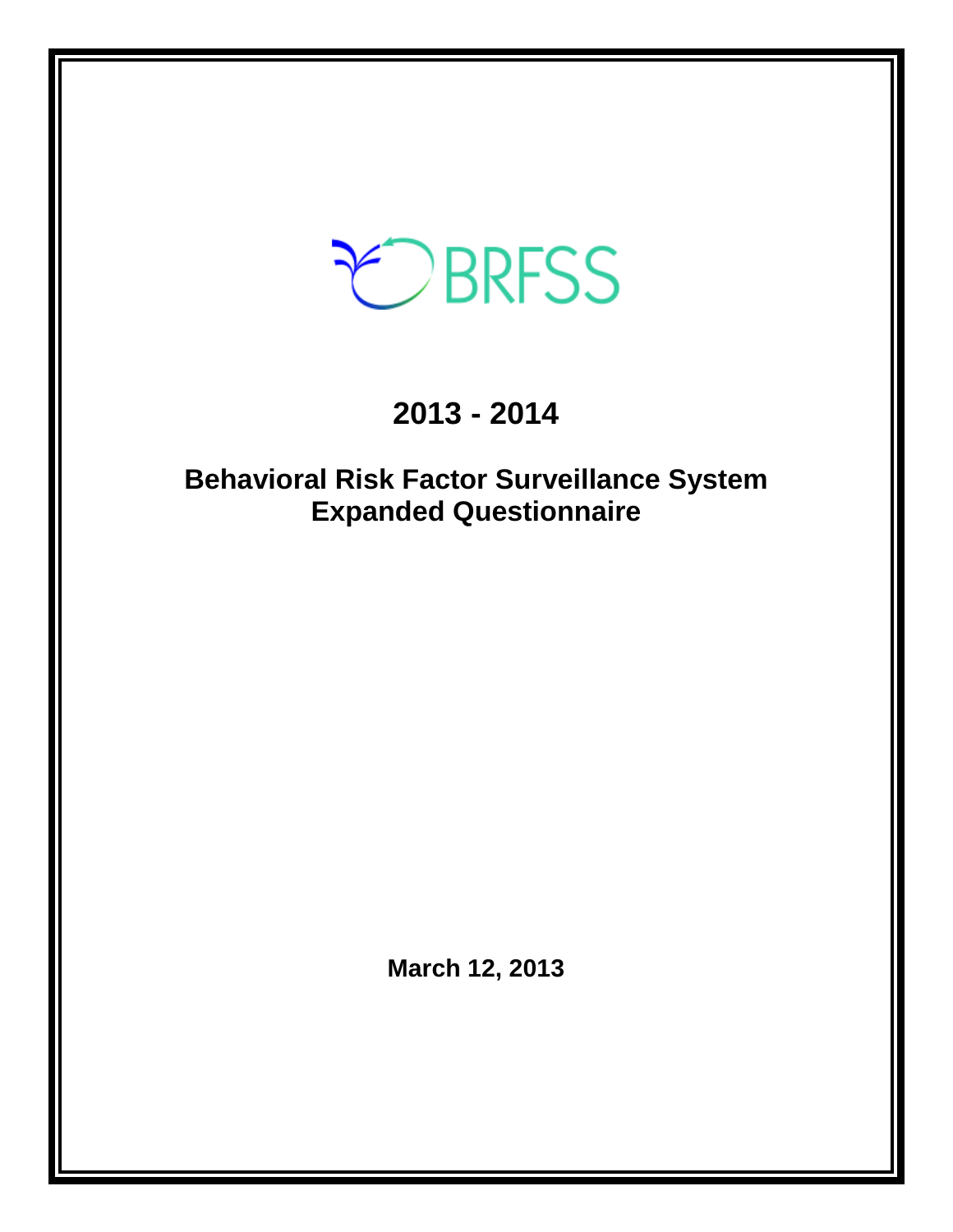

## **Behavioral Risk Factor Surveillance System** 2013 - 2014 Expanded Questionnaire

## <span id="page-1-0"></span>**Table of Contents**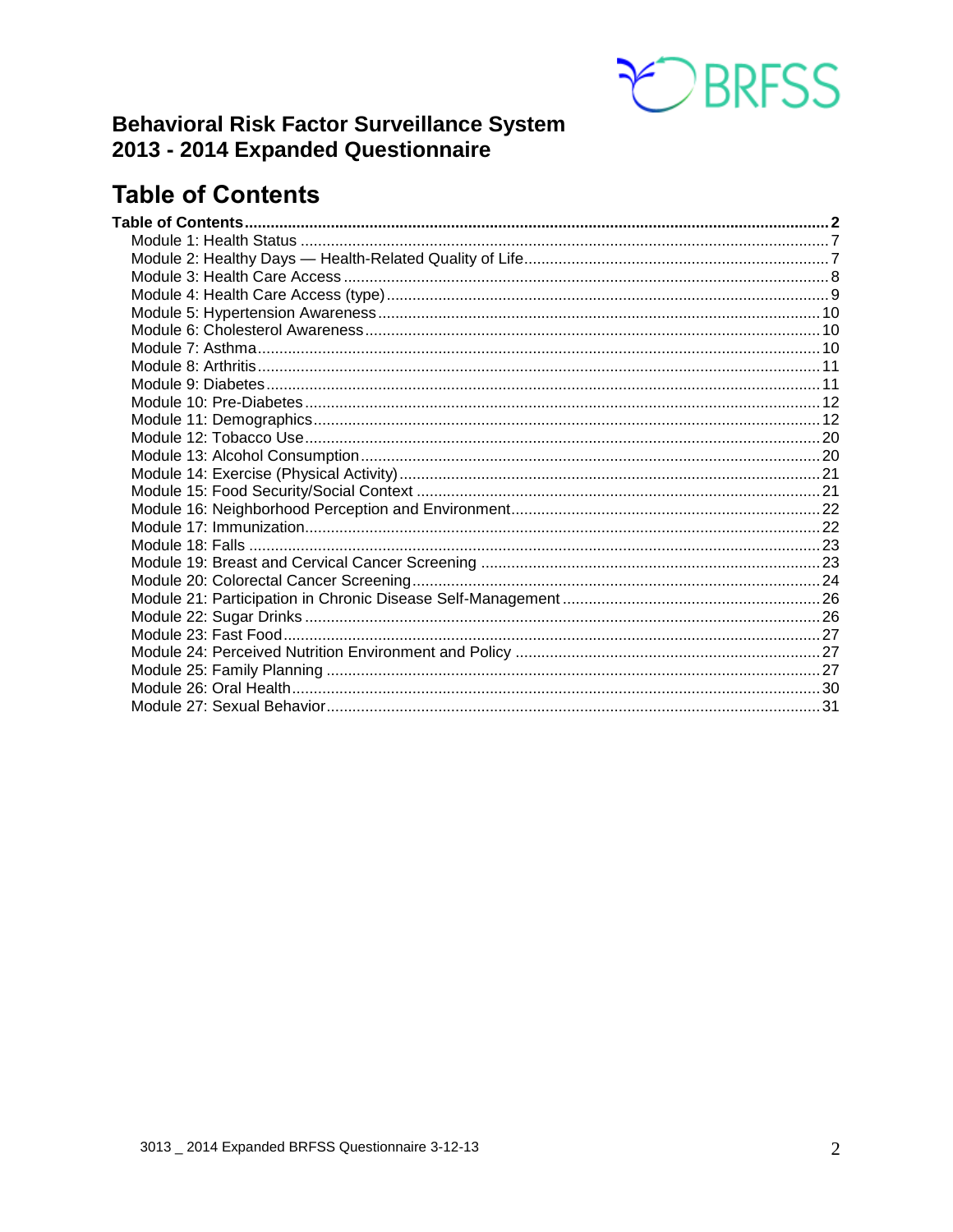Interviewer's Script



HELLO, I am calling for the New York State Health Department. My name is **(name)** Request are gathering information about the health of New York residents. This project is conducted by the health department with assistance from the Centers for Disease Control and Prevention. Your telephone number has been chosen randomly, and I would like to ask some questions about health and health practices.

#### Is this **(phone number)** ?

**If "No"** 

Thank you very much, but I seem to have dialed the wrong number. It's possible that your number may be called at a later time. **STOP**

#### **Is this a private residence?**

**READ ONLY IF NECESSARY: "By private residence, we mean someplace like a house or apartment."**

| Yes | [Go to state of residence] |
|-----|----------------------------|
| No  | [Go to college housing]    |

**No, business phone only**

#### **If "No, business phone only".**

**Thank you very much but we are only interviewing persons on residential phones lines at this time.**

**STOP**

#### **College Housing**

**Do you live in college housing?** 

**READ ONLY IF NECESSARY: "By college housing we mean dormitory, graduate student or visiting faculty housing, or other housing arrangement provided by a college or university."**

> **Yes No**

**If "No",**

**Thank you very much, but we are only interviewing persons who live in a private residence or college housing at this time. STOP** 

#### **State of Residence**

**Do you reside in \_\_\_\_(state)\_\_\_\_?** 

**Yes [Go to Cellular Phone] No**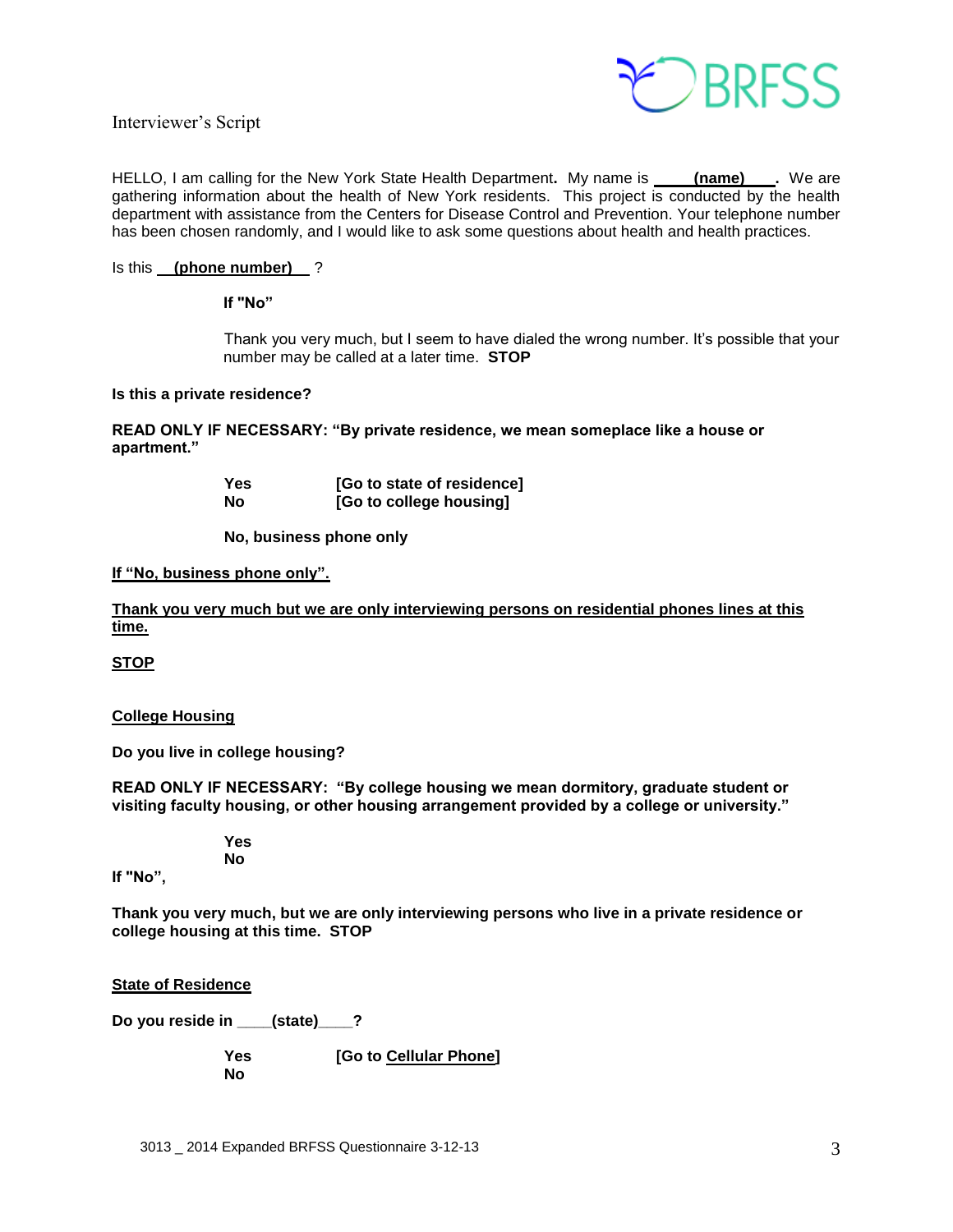

**If "No"**

**Thank you very much, but we are only interviewing persons who live in the state of \_\_\_\_\_\_at this time**. **STOP**

#### **Cellular Phone**

Is this a cellular telephone?

**Interviewer Note: Telephone service over the internet counts as landline service (includes Vonage, Magic Jack and other home-based phone services).**

**Read only if necessary: "By cellular (or cell) telephone we mean a telephone that is mobile and usable outside of your neighborhood."** 

**If "Yes"**

Thank you very much, but we are only interviewing by land line telephones and for private residences or college housing. **STOP**

#### **CATI NOTE: IF (College Housing = Yes) continue; otherwise go to Adult Random Selection Adult**

Are you 18 years of age or older?

- **1 Yes, respondent is male [Go to Page 6]**
- **2** Yes, respondent is female [Go to Page 6]

**3 No**

**If "No",**

Thank you very much, but we are only interviewing persons aged 18 or older at this time. **STOP** 

#### **Adult Random Selection**

I need to randomly select one adult who lives in your household to be interviewed. How many members of your household, including yourself, are 18 years of age or older?

Number of adults

**If "1,"**  Are you the adult?

**If "yes,"** 

Then you are the person I need to speak with. Enter 1 man or 1 woman below (Ask gender if necessary). **Go to page 6.**

**If "no,"**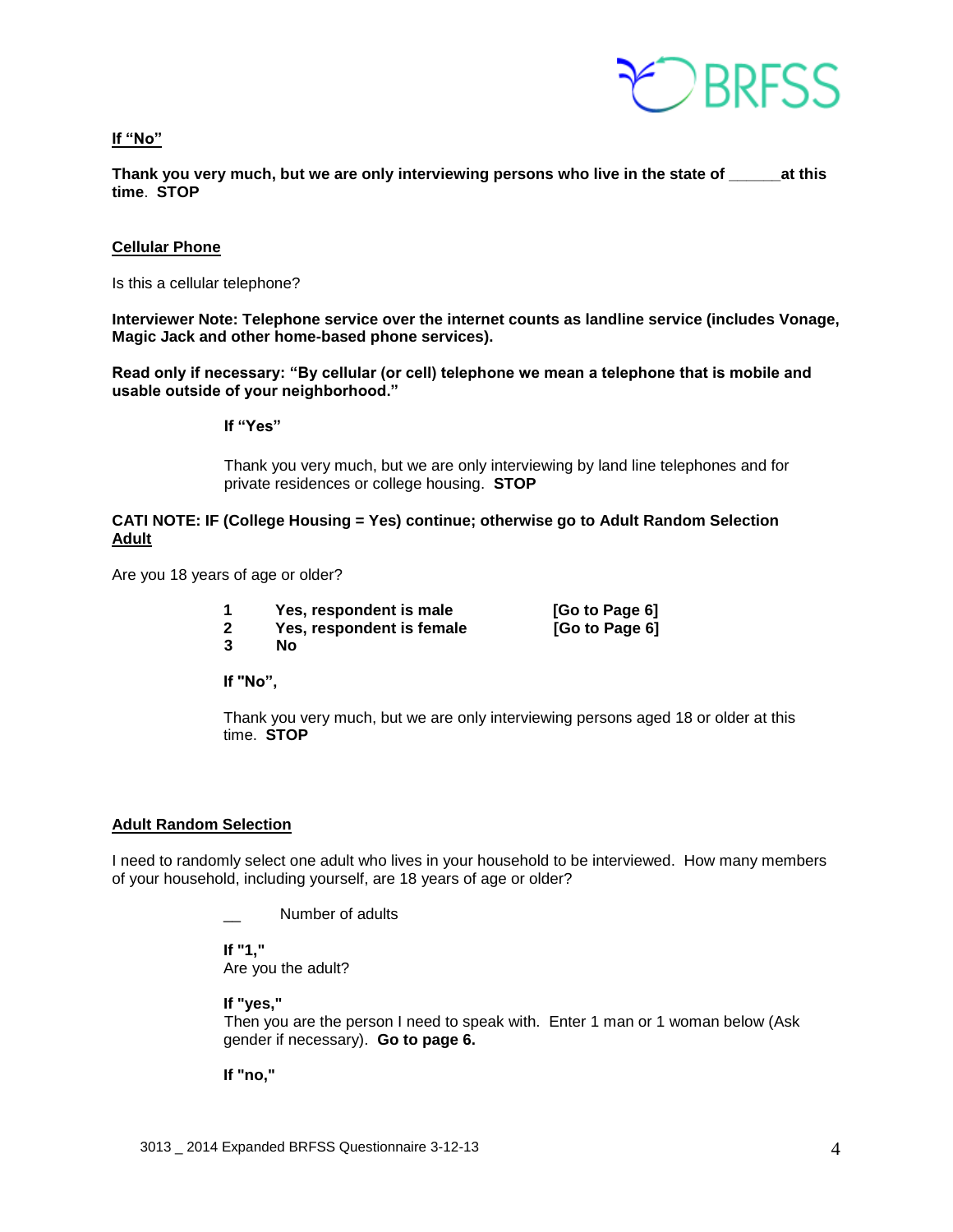

Is the adult a man or a woman? Enter 1 man or 1 woman below. May I speak with **[fill in (him/her) from previous question]**? **Go to "correct respondent" on the next page.**

How many of these adults are men and how many are women?

- Number of men
- Number of women

The person in your household that I need to speak with is \_\_\_\_\_\_\_\_\_\_\_\_\_\_\_.

**If "you," go to page 6**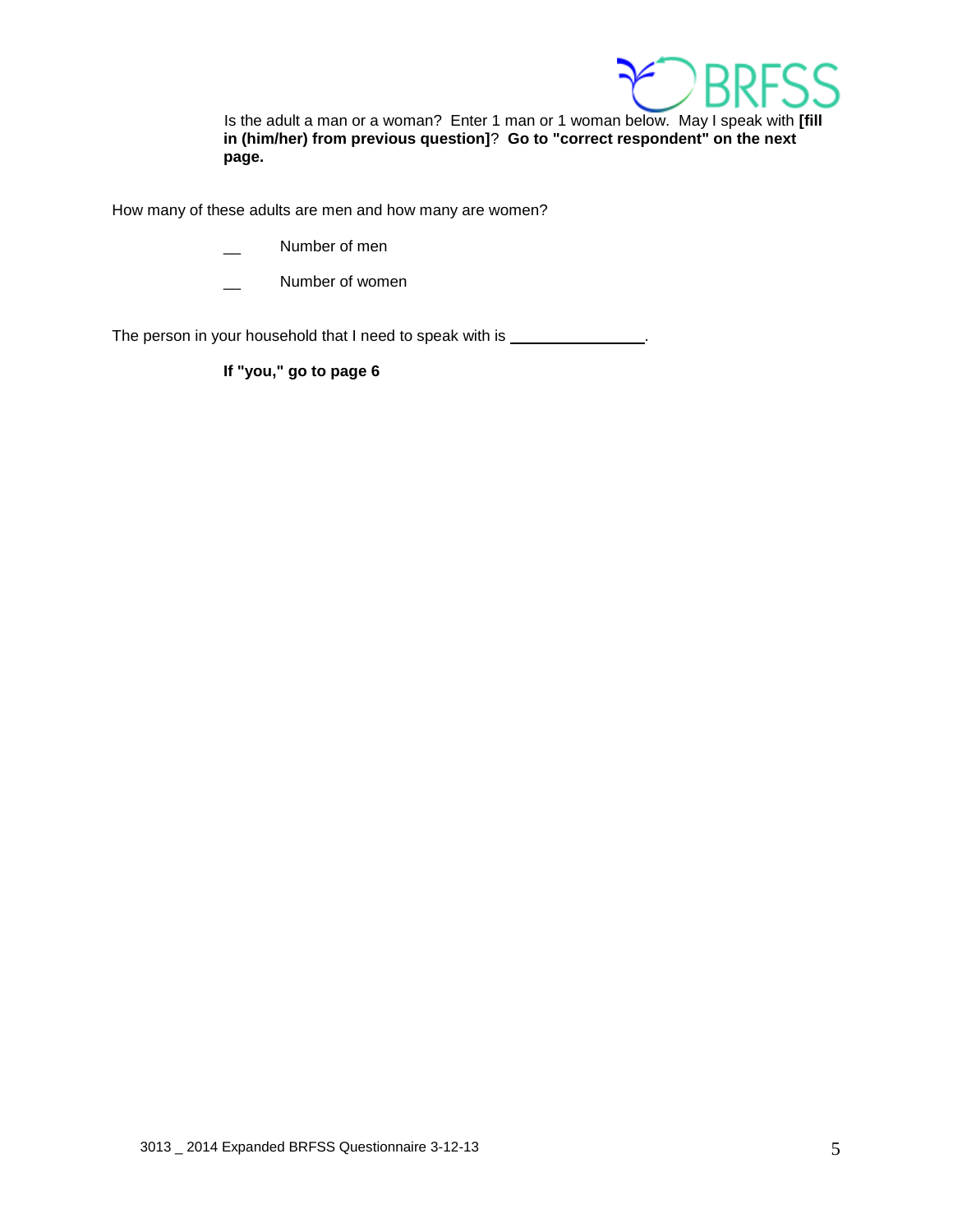

#### **To the correct respondent:**

HELLO, I am calling for the New York State Health Department. My name is **(name) .** We are gathering information about the health of New York residents. This project is conducted by the health department with assistance from the Centers for Disease Control and Prevention. Your telephone number has been chosen randomly, and I would like to ask some questions about health and health practices.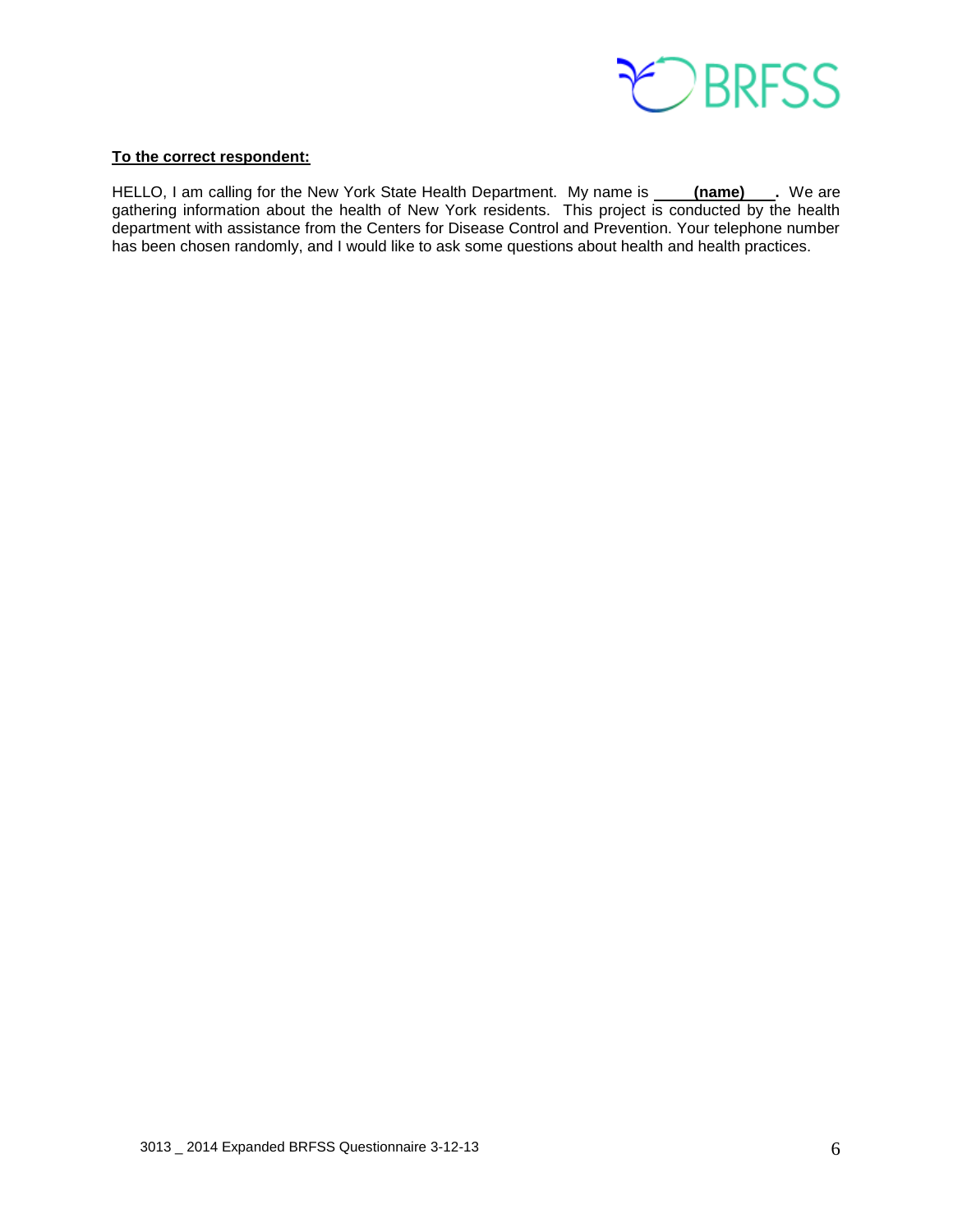

I will not ask for your last name, address, or other personal information that can identify you. You do not have to answer any question you do not want to, and you can end the interview at any time. Any information you give me will be confidential. If you have any questions about the survey, please call **(give appropriate state telephone number)**.

## <span id="page-6-0"></span>Module 1: Health Status

**1.1** Would you say that in general your health is—

#### **Please read:**

- 1 Excellent
- 2 Very good
- 3 Good
- 4 Fair
- **Or**
- 5 Poor
- **Do not read:**
- 7 Don't know / Not sure
- 9 Refused

## <span id="page-6-1"></span>Module 2: Healthy Days — Health-Related Quality of Life

- **2.1** Now thinking about your physical health, which includes physical illness and injury, for how many days during the past 30 days was your physical health not good?
	- $\frac{1}{8}$   $\frac{1}{8}$  Number of days
	- None
	- 7 7 Don't know / Not sure
	- 9 9 Refused
- **2.2** Now thinking about your mental health, which includes stress, depression, and problems with emotions, for how many days during the past 30 days was your mental health not good?
	- $\frac{1}{8}$   $\frac{1}{8}$  Number of days
	-

8 8 None **[If Q2.1 and Q2.2 = 88 (None), go to next module]** 

- 7 7 Don't know / Not sure
- 9 9 Refused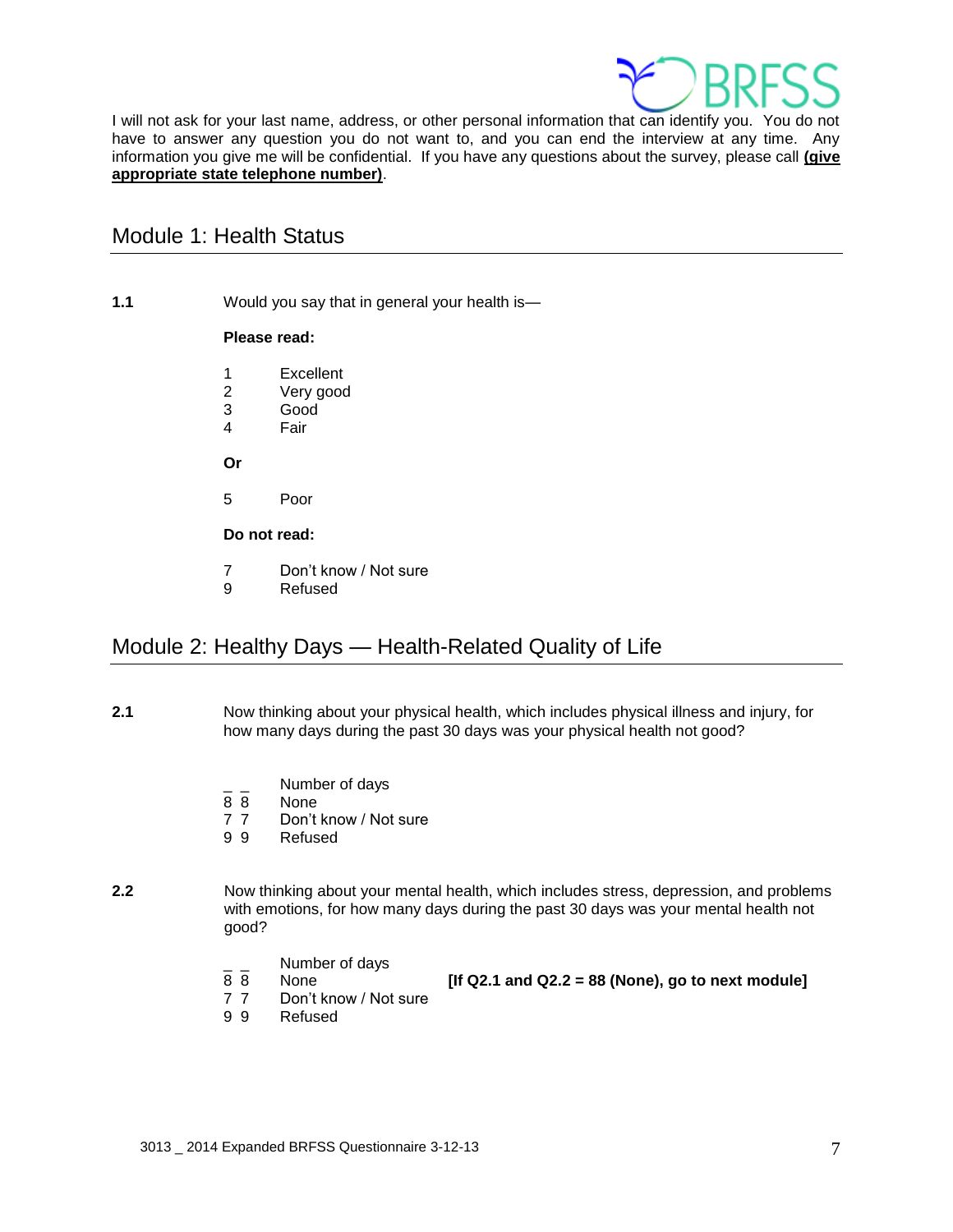

- **2.3** During the past 30 days, for about how many days did poor physical or mental health keep you from doing your usual activities, such as self-care, work, or recreation?
	- $\frac{1}{8}$   $\frac{1}{8}$  Number of days
	- **None**
	- 7 7 Don't know / Not sure
	- 9 9 Refused

## <span id="page-7-0"></span>Module 3: Health Care Access

- **3.1** Do you have any kind of health care coverage, including health insurance, prepaid plans such as HMOs, government plans such as Medicare, or Indian Health Service?
	- 1 Yes
	- 2 No
	- 7 Don't know / Not sure
	- 9 Refused

#### **3.2** Do you have one person you think of as your personal doctor or health care provider?

- 1 Yes, only one<br>2 More than one
- More than one
- 3 No
- 7 Don't know / Not sure
- 9 Refused
- **3.3** Was there a time in the past 12 months when you needed to see a doctor but could not because of cost?
	- 1 Yes
	- 2 No
	- 7 Don't know / Not sure
	- 9 Refused
- **3.4** About how long has it been since you last visited a doctor for a routine checkup? A routine checkup is a general physical exam, not an exam for a specific injury, illness, or condition.
	- 1 Within the past year (anytime less than 12 months ago)
	- 2 Within the past 2 years (1 year but less than 2 years ago)
	- 3 Within the past 5 years (2 years but less than 5 years ago)
	- 4 5 or more years ago
	- 7 Don't know / Not sure
	- 8 Never
	- 9 Refused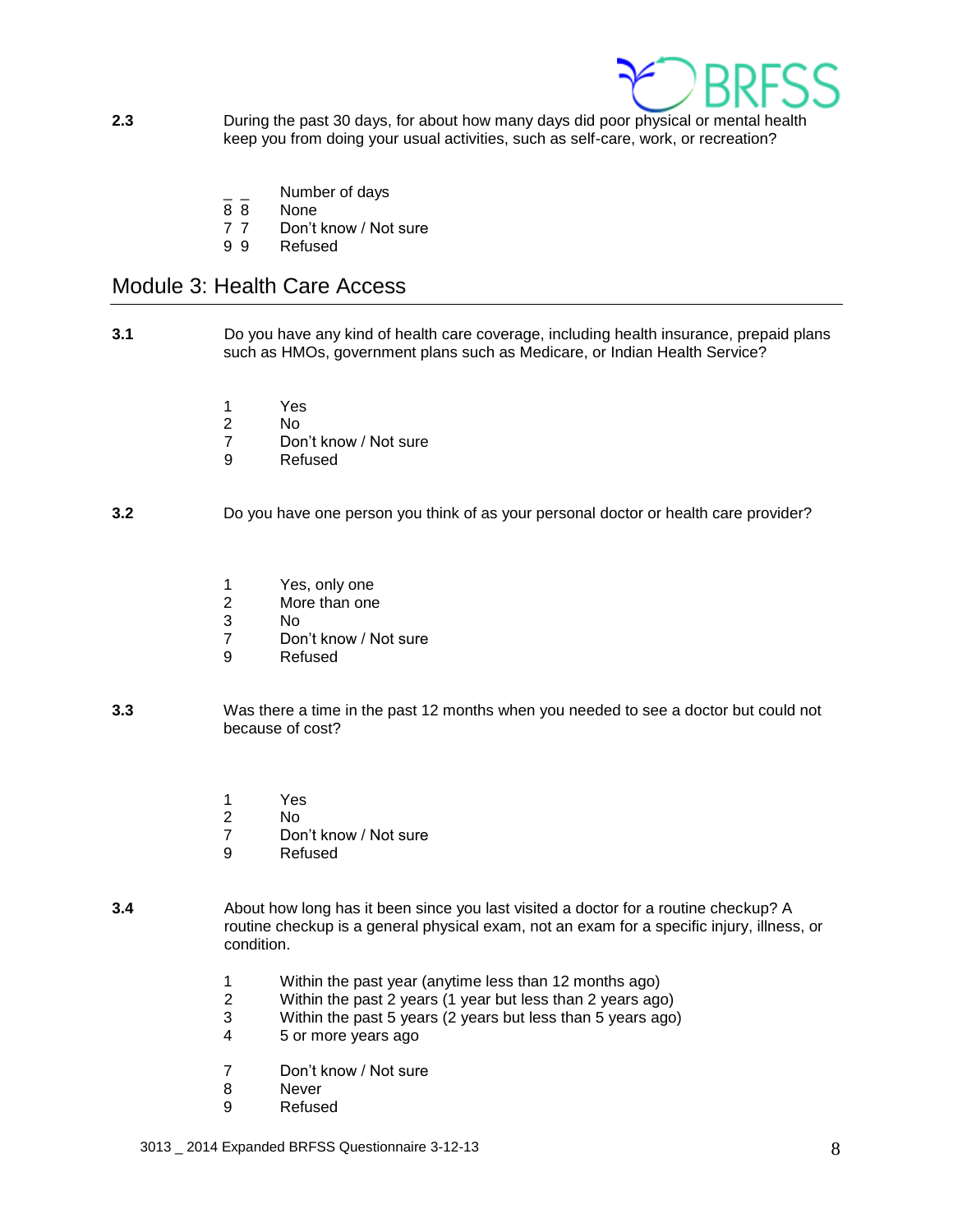

#### <span id="page-8-0"></span>**Ask if Module 3: Health Care Access Q1=Yes**

**4.1** What type of health care coverage do you use to pay for most of your medical care?

Is it through:  $\sim$  coverage code  $\sim$ (Interviewer Note: If more than one, ask Which type do you use to pay for most of your medical care)

#### **Please Read**

| 01 | Your employer                                         |
|----|-------------------------------------------------------|
| 02 | Someone else's employer                               |
| 03 | A plan that you or someone else buys on your own      |
| 04 | Medicare                                              |
| 05 | Medicaid or Medical Assistance                        |
| 06 | Family Health Plus (State Sponsored Program)          |
| 07 | The Military, Champus, TriCare or the VA(or Champ VA) |
| 08 | The Indian Health Service                             |
|    | or                                                    |
| 09 | Some other source                                     |
|    |                                                       |
| 88 | None                                                  |
| 77 | Don't Know/Not Sure                                   |

99 Refused

#### **Ask if Module 3: Health Care Access Q1=No**

**4.2** There are some types of coverage you may not have considered. Please tell me if you have any of the following:

(Interviewer Note: If more than one, ask Which type do you use to pay for most of your medical care)

Coverage through coverage code: \_\_ \_

- **Please Read**
	- 01 Your employer<br>02 Someone else's
	- Someone else's employer
	- 03 A plan that you or someone else buys on your own
	- 04 Medicare
	- 05 Medicaid or Medical Assistance
	- 06 Family Health Plus (State Sponsored Program)<br>07 The Military. Champus. TriCare or the VA(or Ch
	- The Military, Champus, TriCare or the VA(or Champ VA)
	- 08 The Indian Health Service
	- or
	- 09 Some other source ---------------
	- 88 None
	- 77 Don't Know/Not Sure
	- 99 Refused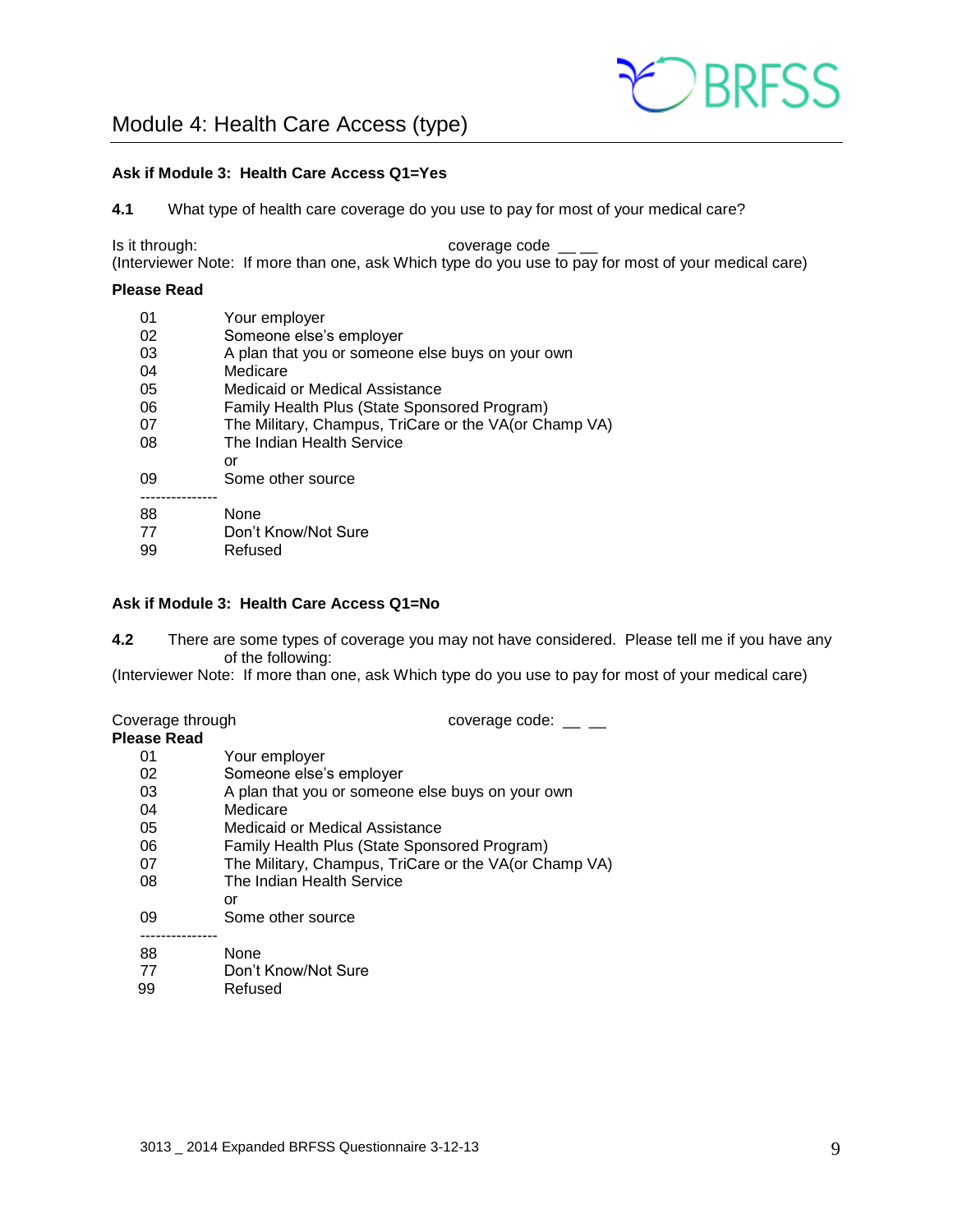

## <span id="page-9-0"></span>Module 5: Hypertension Awareness

**5.1** Have you EVER been told by a doctor, nurse, or other health professional that you have high blood pressure?

**Read only if necessary:** By "other health professional" we mean a nurse practitioner, a physician's assistant, or some other licensed health professional.

#### **If "Yes" and respondent is female, ask: "Was this only when you were pregnant?"**

- 1 Yes<br>2 Yes. 2 Yes, but female told only during pregnancy **[Go to next module]** 3 No **[Go to next module]** 4 Told borderline high or pre-hypertensive **[Go to next module]**
	- 7 Don't know / Not sure **[Go to next module]**
	-

9 Refused **[Go to next module]**

- **5.2** Are you currently taking medicine for your high blood pressure?
	- 1 Yes
	- 2 No
	- 7 Don't know / Not sure
	- 9 Refused

## <span id="page-9-1"></span>Module 6: Cholesterol Awareness

**6.1** Blood cholesterol is a fatty substance found in the blood. Have you EVER had your blood cholesterol checked?

|     | Yes                   |                     |
|-----|-----------------------|---------------------|
| -2  | N٥                    | [Go to next module] |
| -7  | Don't know / Not sure | [Go to next module] |
| - q | Refused               | [Go to next module] |

**6.2** Have you EVER been told by a doctor, nurse or other health professional that your blood cholesterol is high?

1 Yes 2 No Don't know / Not sure 9 Refused

## <span id="page-9-2"></span>Module 7: Asthma

**7.1** Have you ever been told by a doctor, nurse, or other health professional that you had asthma?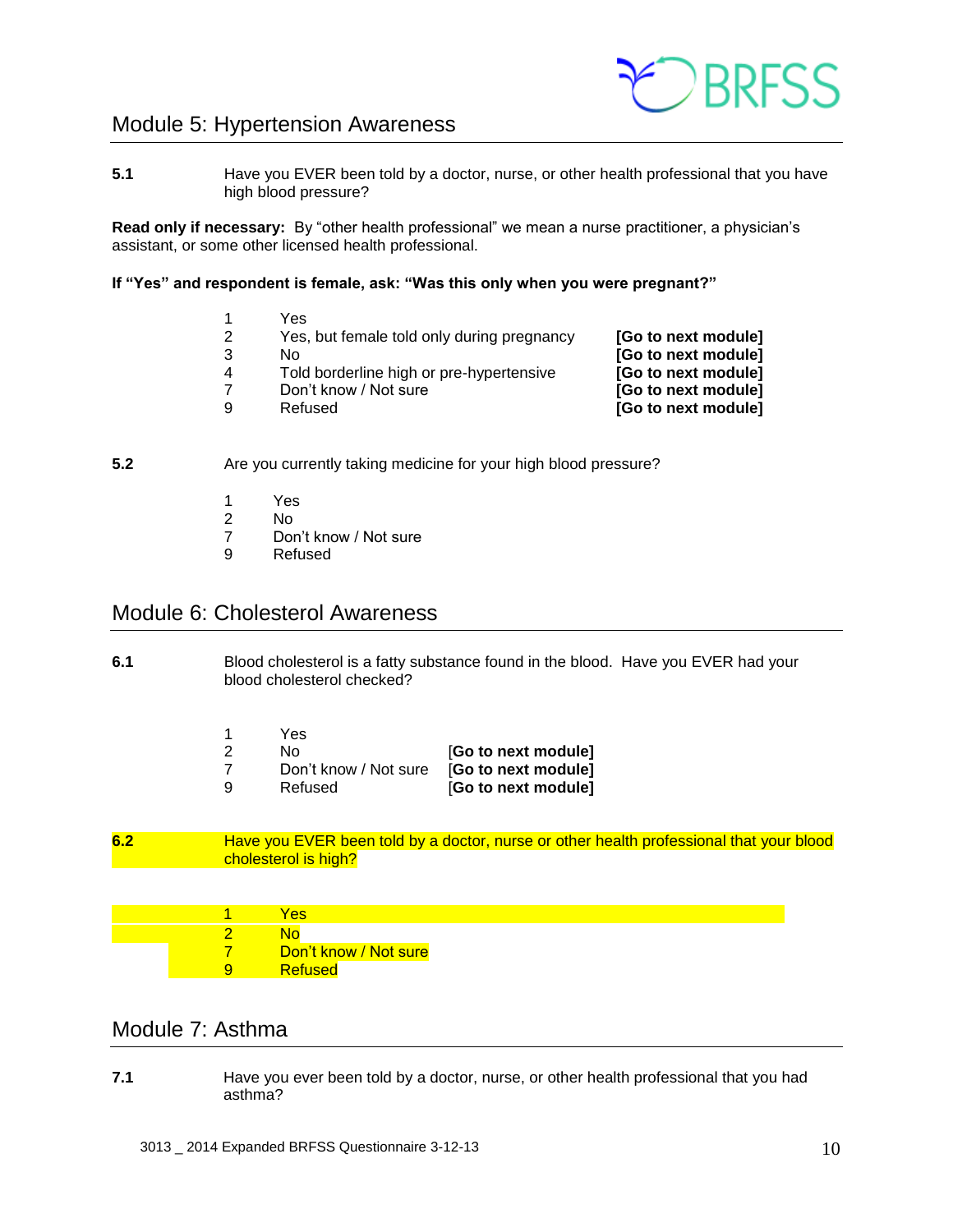

|    | Yes.                  |                     |
|----|-----------------------|---------------------|
| -2 | No.                   | [Go to next module] |
| -7 | Don't know / Not sure | [Go to next module] |
| ۰q | Refused               | [Go to next module] |

- **7.2** Do you still have asthma?
	- 1 Yes
	- 2 No<br>7 Dor
	- Don't know / Not sure
	- 9 Refused

## <span id="page-10-0"></span>Module 8: Arthritis

**8.1** (Ever told) you have some form of arthritis, rheumatoid arthritis, gout, lupus, or fibromyalgia?

- 1 Yes
- 2 No<br>7 Dor
- Don't know / Not sure
- 9 Refused

**INTERVIEWER NOTE:** Arthritis diagnoses include:

- rheumatism, polymyalgia rheumatica
- osteoarthritis (not osteoporosis)
- **•** tendonitis, bursitis, bunion, tennis elbow
- carpal tunnel syndrome, tarsal tunnel syndrome
- joint infection, Reiter's syndrome
- ankylosing spondylitis; spondylosis
- rotator cuff syndrome
- connective tissue disease, scleroderma, polymyositis, Raynaud's syndrome
- vasculitis (giant cell arteritis, Henoch-Schonlein purpura, Wegener's granulomatosis,
- polyarteritis nodosa)

## <span id="page-10-1"></span>Module 9: Diabetes

**9.1** (Ever told) you have diabetes?

If "Yes" and respondent is female, ask: "Was this only when you were pregnant?"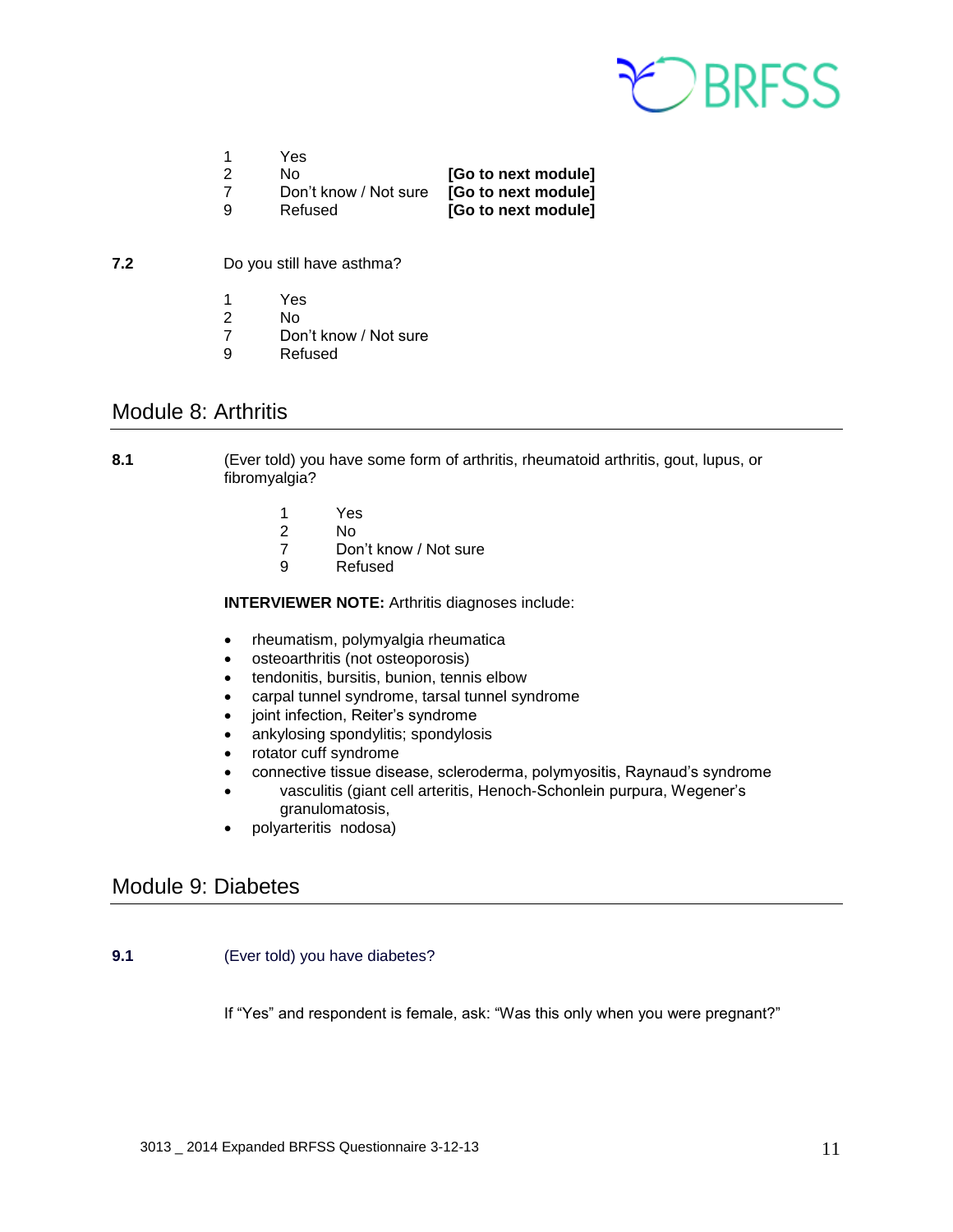

If respondent says pre-diabetes or borderline diabetes, use response code 4.

- 1 Yes<br>2 Yes.
- Yes, but female told only during pregnancy
- 3 No
- 4 No, pre-diabetes or borderline diabetes
- 7 Don't know / Not sure
- 9 Refused

## <span id="page-11-0"></span>Module 10: Pre-Diabetes

#### **NOTE: Only asked of those not responding "Yes" (code = 1) to Module 9: Diabetes Q9.1.**

10.**1** Have you had a test for high blood sugar or diabetes within the past three years?

- 1 Yes
- 2 No
- 7 Don't know / Not sure<br>9 Refused
- **Refused**

#### **CATI note: If Module 9: Diabetes Q9.1 = 4 (No, pre-diabetes or borderline diabetes); answer Q10.2 "Yes" (code = 1).**

**10.2.** Have you ever been told by a doctor or other health professional that you have pre-diabetes or borderline diabetes?

**If "Yes" and respondent is female, ask: "Was this only when you were pregnant?"** 

- 1 Yes<br>2 Yes.
- Yes, during pregnancy
- 3 No
- 7 Don't know / Not sure
- 9 Refused

## <span id="page-11-1"></span>Module 11: Demographics

- **11.1** What is your age?
	- $\frac{1}{2}$  Code age in years<br>0.7 Don't know / Not su
	- Don't know / Not sure
	- 09 Refused
- **11.2** Are you Hispanic, Latino/a, or Spanish origin?

3013 \_ 2014 Expanded BRFSS Questionnaire 3-12-13 12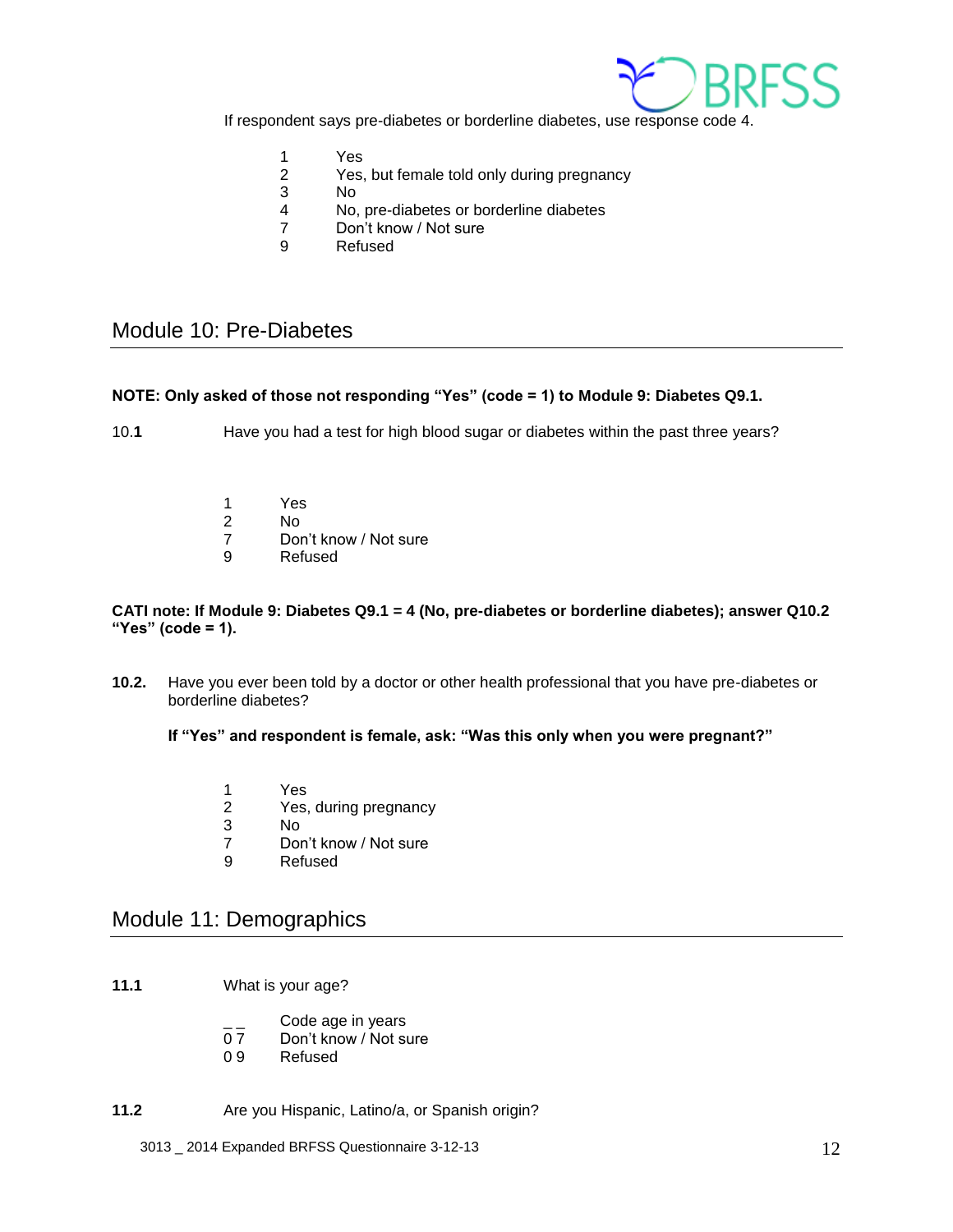

1 No, not of Hispanic, Latino/a, or Spanish origin

#### **If yes, ask: Are you…**

#### **Interviewer Note:** *One or more categories may be selected.*

- 2 Mexican, Mexican American, Chicano/a
- 3 Puerto Rican<br>4 Cuban
- **Cuban**
- 5 Another Hispanic, Latino/a, or Spanish origin

#### **Do not read:**

- 8 No additional choices
- 7 Don't know / Not sure
- 9 Refused
- **11.3** Which one or more of the following would you say is your race?

**Interviewer Note: Select all that apply.**

**Interviewer Note: If 40 (Asian) or 50 (Pacific Islander) is selected read and code subcategories underneath major heading.**

**Please read:**

- **10 White**
- **20 Black or African American**
- **30 American Indian or Alaska Native**
- **40 Asian**
	- 41 Asian Indian
	- 42 Chinese
	- 43 Filipino<br>44 Japanes
	- Japanese
	- 45 Korean
	- 46 Vietnamese<br>47 Other Asian
	- **Other Asian**

#### **50 Pacific Islander**

- 51 Native Hawaiian
- 52 Guamanian or Chamorro
- 53 Samoan
- 54 Other Pacific Islander

#### **Do not read:**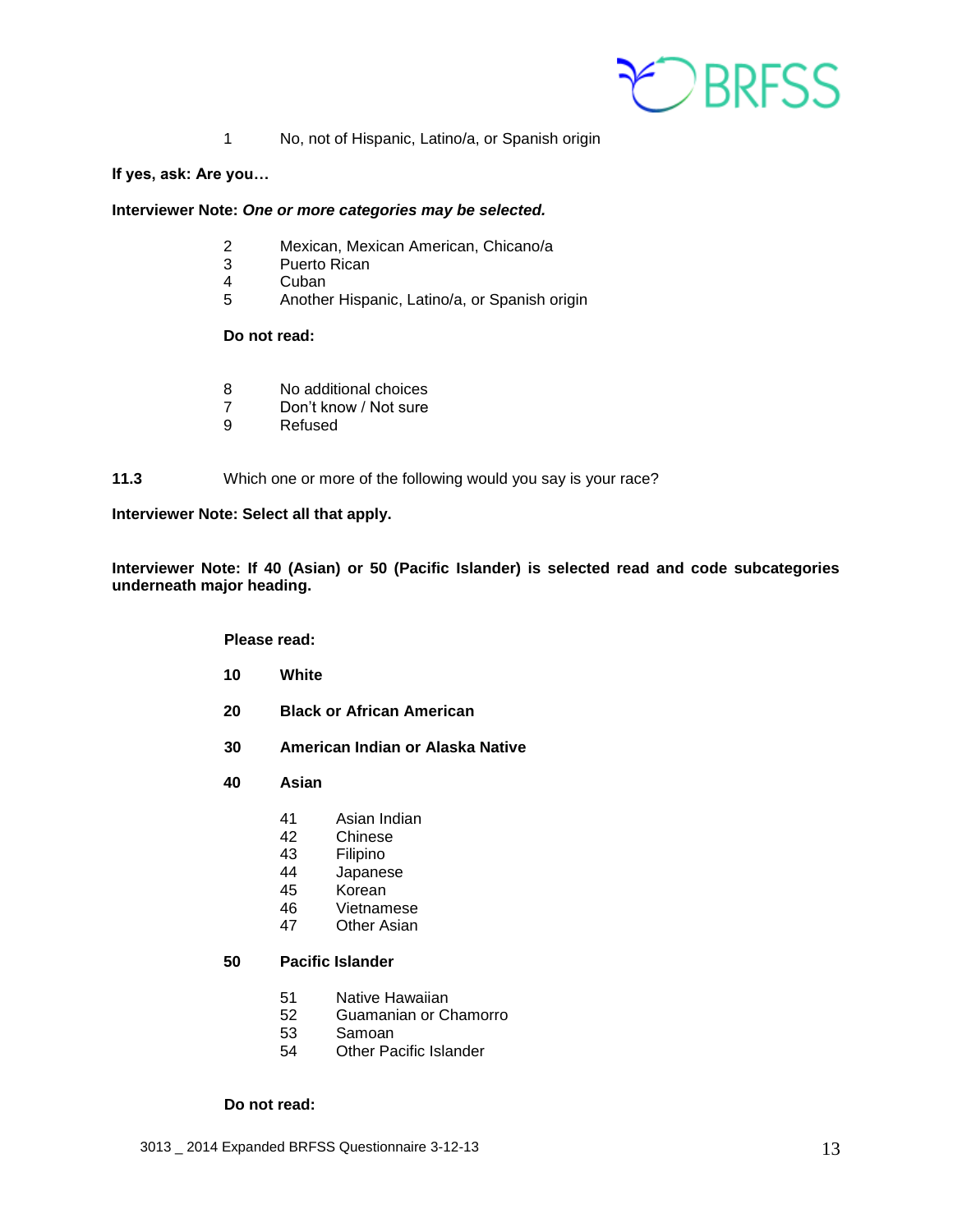

- Other (please specify)
- No additional choices
- Don't know / Not sure
- Refused

#### **CATI note: If more than one response to Q3; continue. Otherwise, go to Q5.**

**11.4** Which one of these groups would you say best represents your race?

**Interviewer Note: If 04 (Asian) or 05 (Pacific Islander) is selected read and code subcategory underneath major heading.**

#### **Please read:**

- **White**
- **Black or African American**
- **American Indian or Alaska Native**
- **Asian**
	- Asian Indian
	- Chinese
	- Filipino
	- Japanese
	- Korean
	- Vietnamese
	- Other Asian

#### **Pacific Islander**

- Native Hawaiian
- Guamanian or Chamorro
- Samoan
- Other Pacific Islander

#### **Do not read:**

- 60 Other (please specify)<br>88 No additional choices
- No additional choices
- Don't know / Not sure
- Refused
- **11.5** Have you ever served on active duty in the United States Armed Forces, either in the regular military or in a National Guard or military reserve unit? Active duty does not include training for the Reserves or National Guard, but DOES include activation, for example, for the Persian Gulf War.
	- Yes
	- No

#### **Do not read:**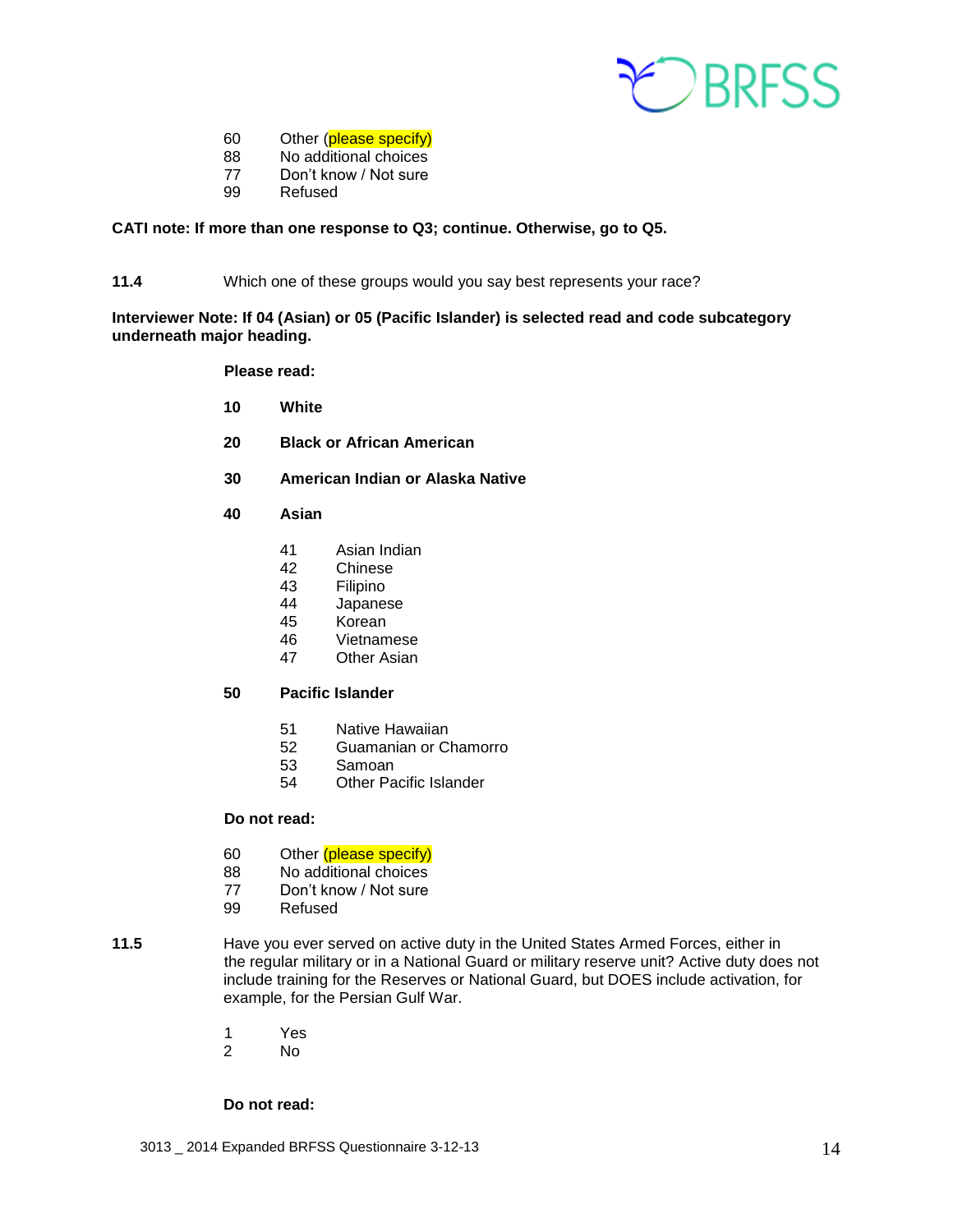

- 7 Don't know / Not sure
- 9 Refused
- **11.6** Are you…?

#### **Please read:**

- 1 Married
- 2 Divorced<br>3 Widowed
- 3 Widowed<br>4 Separated
- **Separated**
- 5 Never married

#### **Or**

6 A member of an unmarried couple

#### **Do not read:**

9 Refused

## **11.7** How many children less than 18 years of age live in your household?  $\frac{1}{8}$   $\frac{1}{8}$  Number of children

- 8 8 None<br>9 9 Refus
- **Refused**

#### **11.8** What is the highest grade or year of school you completed?

#### **Read only if necessary:**

- 1 Never attended school or only attended kindergarten
- 2 Grades 1 through 8 (Elementary)
- 3 Grades 9 through 11 (Some high school)
- 4 Grade 12 or GED (High school graduate)
- 5 College 1 year to 3 years (Some college or technical school)
- 6 College 4 years or more (College graduate)

#### **Do not read:**

9 Refused

#### **11.9** Are you currently…? **Please read:**

- 1 Employed for wages
- 2 Self-employed
- 3 **Out of work for 1 year or more**
- 4 Out of work for less than 1 year<br>5 A Homemaker
- 5 A Homemaker
- 6 A Student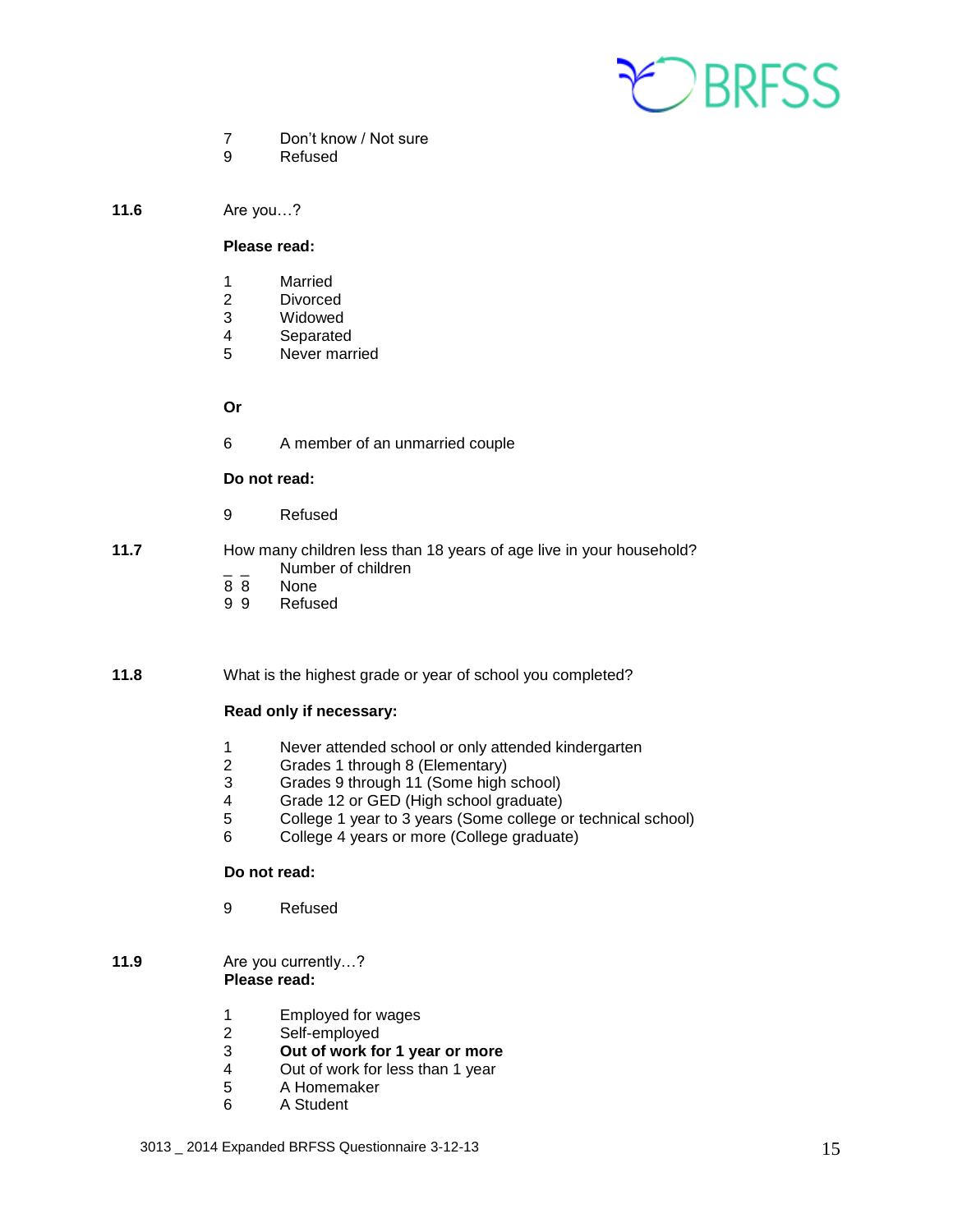EDBRESS

7 Retired

**Or**

8 Unable to work

#### **Do not read:**

9 Refused

**11.10** Is your annual household income from all sources—

#### **If respondent refuses at ANY income level, code '99' (Refused)**

#### **Read only if necessary:**

- 0 4 Less than \$25,000 **If "no," ask 05; if "yes," ask 03** (\$20,000 to less than \$25,000)
- 0 3 Less than \$20,000 **If "no," code 04; if "yes," ask 02** (\$15,000 to less than \$20,000)
- 0 2 Less than \$15,000 **If "no," code 03; if "yes," ask 01** (\$10,000 to less than \$15,000)
- 0 1 Less than \$10,000 **If "no," code 02**
- 0 5 Less than \$35,000 **If "no," ask 06** (\$25,000 to less than \$35,000)
- 0 6 Less than \$50,000 **If "no," ask 07** (\$35,000 to less than \$50,000)
- 0 7 Less than \$75,000 **If "no," code 08** (\$50,000 to less than \$75,000)
- 0 8 \$75,000 or more

#### **Do not read:**

- 77 Don't know / Not sure<br>99 Refused
- **Refused**
- **11.11** About how much do you weigh without shoes?

#### **NOTE: If respondent answers in metrics, put "9" in column ???.**

#### **Round fractions up**

**\_ \_ \_ \_** Weight *(pounds/kilograms)* Don't know / Not sure<br>Refused 9 9 9 9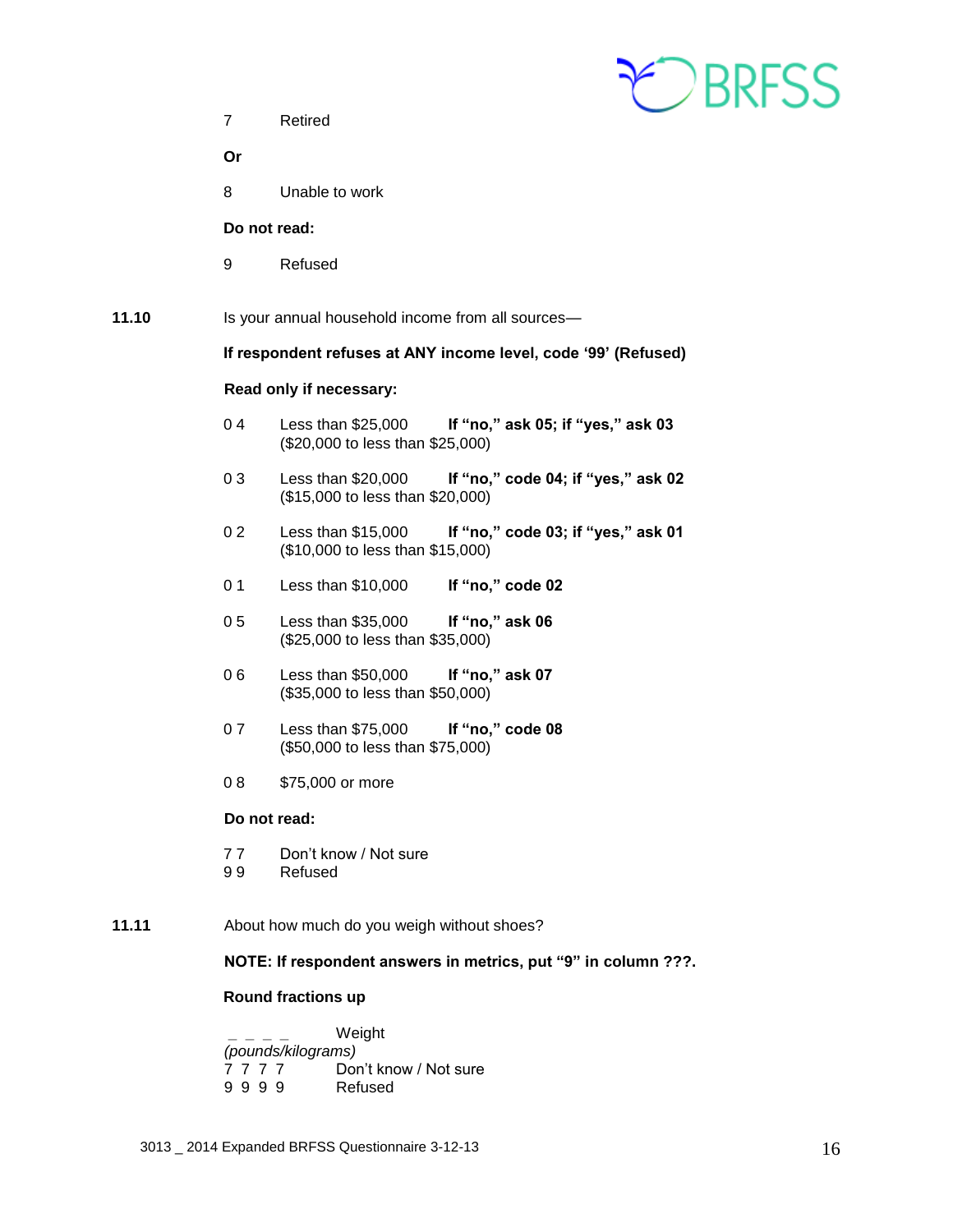

| About how tall are you without shoes?<br>11.12 |  |
|------------------------------------------------|--|
|------------------------------------------------|--|

**NOTE: If respondent answers in metrics, put "9" in column ???.**

#### **Round fractions down**

|                                   | Height                |  |  |
|-----------------------------------|-----------------------|--|--|
| (f t / inches/meters/centimeters) |                       |  |  |
| 77/77                             | Don't know / Not sure |  |  |
| 99/99                             | Refused               |  |  |

- **11.13** What county do you live in?
	- $\frac{1}{7}$   $\frac{1}{7}$  ANSI County Code (formerly FIPS county code)<br>7 7 7 Don't know / Not sure
	- 7 7 7 Don't know / Not sure<br>9 9 9 Refused
	- **Refused**
- **11.14** What is the ZIP Code where you live?

|       | ZIP Code              |
|-------|-----------------------|
| 77777 | Don't know / Not sure |
| 99999 | Refused               |

- **11.15** Do you have more than one telephone number in your household? Do not include cell phones or numbers that are only used by a computer or fax machine.
	- 1 Yes

| 2 | N٥                    | [Go to Q17] |
|---|-----------------------|-------------|
| 7 | Don't know / Not sure | [Go to Q17] |
| 9 | Refused               | [Go to Q17] |

#### **11.16** How many of these telephone numbers are residential numbers?

- \_ Residential telephone numbers **[6 = 6 or more]**
- Don't know / Not sure
- 9 Refused
- **11.17** Do you have a cell phone for personal use? Please include cell phones used for both business and personal use.
	- 1 Yes

| 2        | N٥                                | [G <sub>o</sub> to Q <sub>19</sub> ] |
|----------|-----------------------------------|--------------------------------------|
| 7        | Don't know / Not sure [Go to Q19] |                                      |
| <b>g</b> | Refused                           | [G <sub>o</sub> to Q19]              |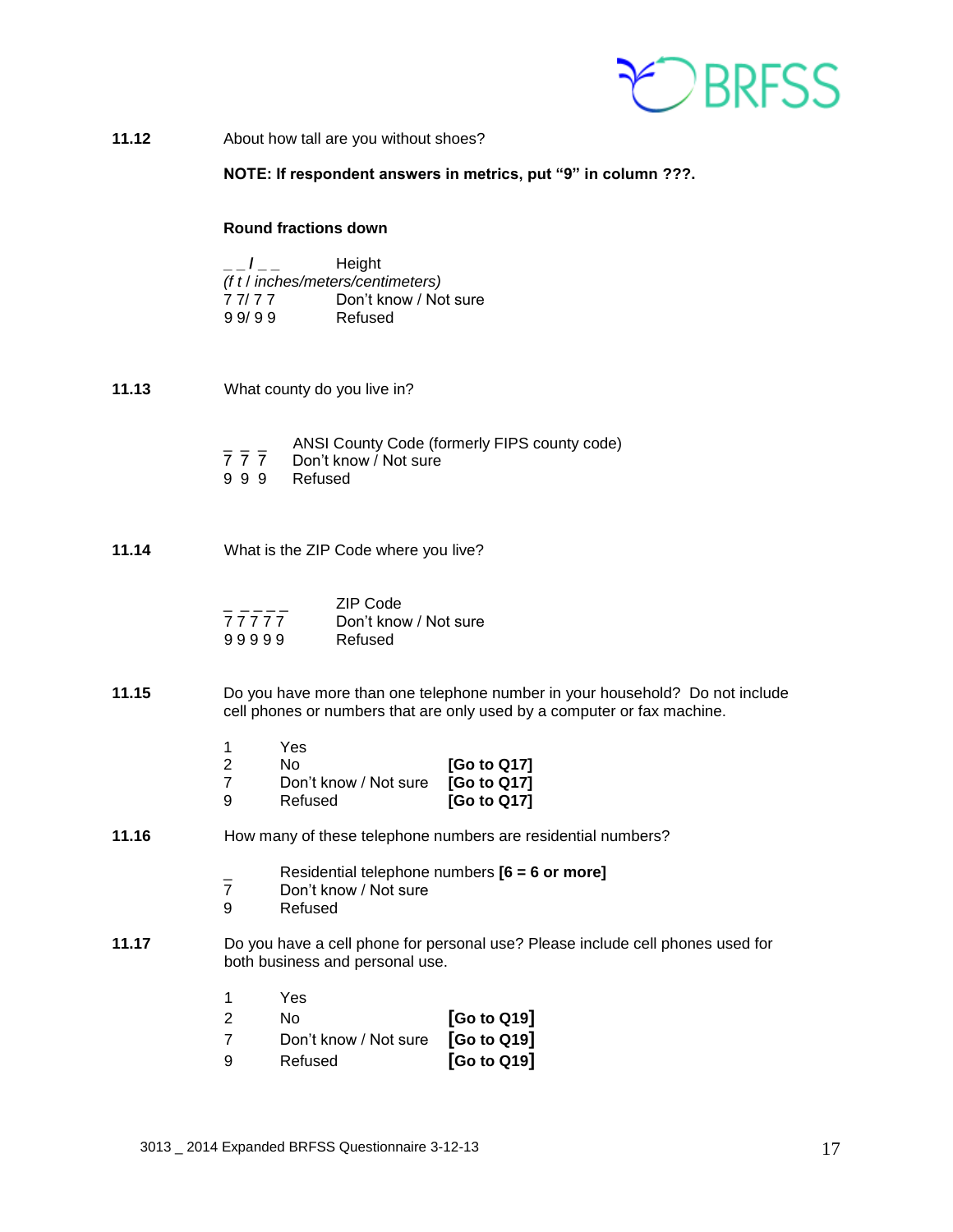

- **11.18** Thinking about all the phone calls that you receive on your landline and cell phone, what percent, between 0 and 100, are received on your cell phone?
	- Enter percent (1 to 100)
	- 8 8 8 Zero
	- 7 7 7 Don't know / Not sure
	- 999 Refused

#### 11.19 Have you used the internet in the past 30 days?

- 1 Yes
- 2 No
- 7 Don't know/Not sure
- 9 Refused

**11.20** Do you own or rent your home?

- 1 Own<br>2 Rent
- **Rent**
- 3 Other arrangement<br>7 Don't know / Not su
- Don't know / Not sure
- 9 Refused

**INTERVIEWER NOTE: "Other arrangement" may include group home, staying with friends or family without paying rent.**

**NOTE: Home is defined as the place where you live most of the time/the majority of the year.** 

- **11.21** Indicate sex of respondent. **Ask only if necessary.**
	- 1 Male **[Go to next module]**<br>2 Female **IIf respondent is 45** 2 Female **[If respondent is 45 years old or older, go to next module]**
- **11.22** To your knowledge, are you now pregnant?
	- 1 Yes
	- 2 No
	- 7 Don't know / Not sure<br>9 Refused
	- **Refused**

The following questions are about health problems or impairments you may have.

- **11.23** Are you limited in any way in any activities because of physical, mental, or emotional problems?
	- 1 Yes
	- 2 No
	- 7 Don't know / Not Sure<br>9 Refused
	- **Refused**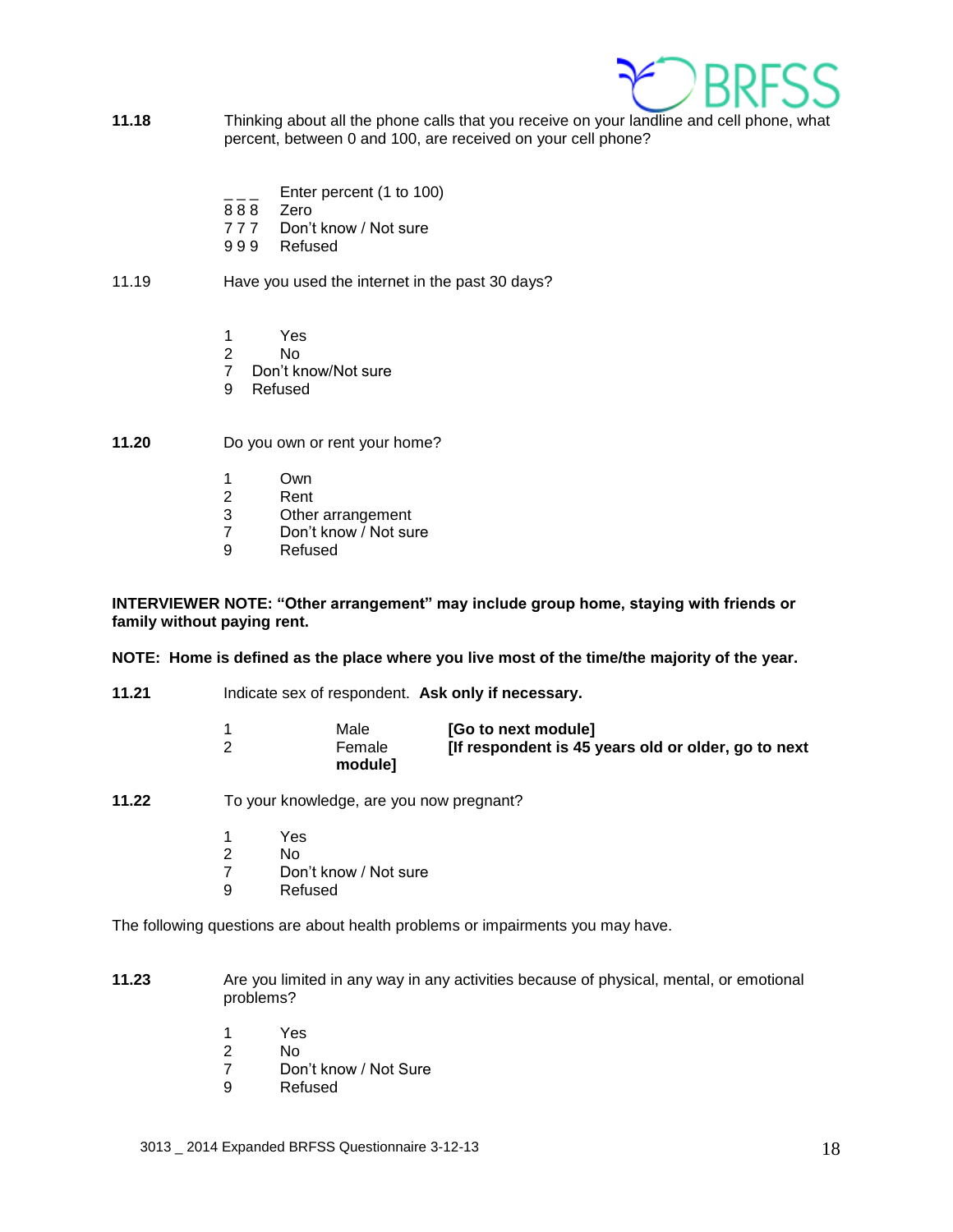

**11.24** Do you now have any health problem that requires you to use special equipment, such as a cane, a wheelchair, a special bed, or a special telephone?

#### **NOTE: Include occasional use or use in certain circumstances.**

- 1 Yes<br>2 No
- $No$
- 7 Don't know / Not Sure
- 9 Refused

#### **11.25** Are you blind or do you have serious difficulty seeing, even when wearing glasses?

- 1 Yes
- N<sub>o</sub>
- 7 Don't know / Not Sure
- 9 Refused
- **11.26** Because of a physical, mental, or emotional condition, do you have serious difficulty concentrating, remembering, or making decisions?
	- 1 Yes<br>2 No
	- 2 No<br>7 Dor
	- Don't know / Not sure
	- 9 Refused
- **11.27** Do you have serious difficulty walking or climbing stairs?
	- 1 Yes
	- 2 No
	- 7 Don't know / Not sure
	- 9 Refused
- **11.28** Do you have difficulty dressing or bathing?
	- 1 Yes
	- 2 No
	- 7 Don't know / Not sure
	- 9 Refused
- **11.29** Because of a physical, mental, or emotional condition, do you have difficulty doing errands alone such as visiting a doctor's office or shopping?
	- 1 Yes
	- 2 No
	- 7 Don't know / Not sure
	- 9 Refused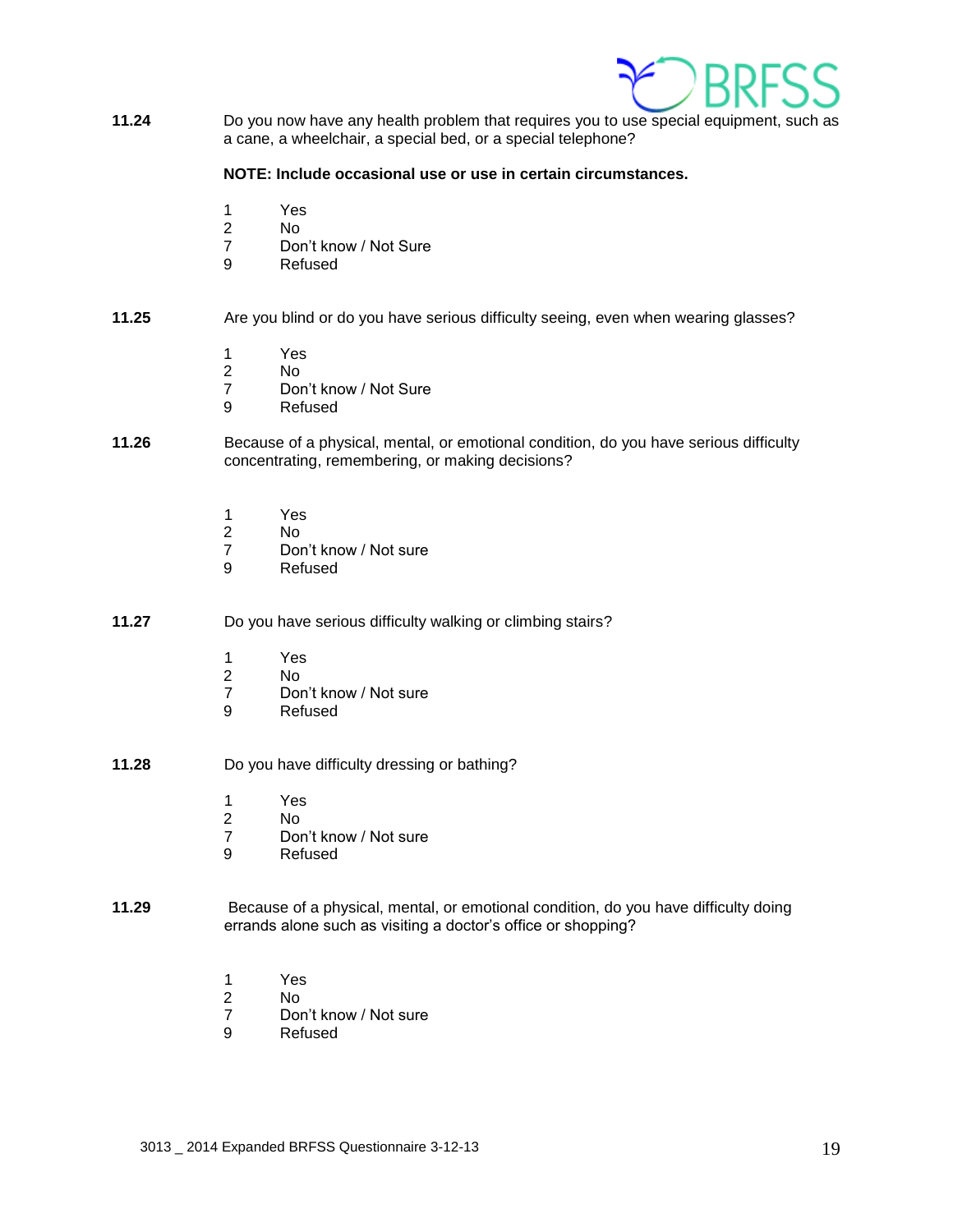

## <span id="page-19-0"></span>Module 12: Tobacco Use

**12.1** Have you smoked at least 100 cigarettes in your entire life?

#### **NOTE: 5 packs = 100 cigarettes**

| 1   | Yes                   |                     |
|-----|-----------------------|---------------------|
| - 2 | N٥                    | [Go to next module] |
|     | Don't know / Not sure | [Go to next module] |
| 9   | Refused               | [Go to next module] |

**12.2** Do you now smoke cigarettes every day, some days, or not at all?

- 1 Every day
- 2 Some days<br>3 Not at all
- Not at all
- 7 Don't know / Not sure
- 9 Refused

## <span id="page-19-1"></span>Module 13: Alcohol Consumption

#### **13.1** During the past 30 days, how many days per week or per month did you have at least one drink of any alcoholic beverage such as beer, wine, a malt beverage or liquor?

- $1\_\_$  Days per week
- 2 \_ \_ Days in past 30 days
- 8 8 8 No drinks in past 30 days **[Go to next module]**
- 7 7 7 Don't know / Not sure **[Go to next module]**
- 

9 9 9 Refused **[Go to next module]**

**13.2** One drink is equivalent to a 12-ounce beer, a 5-ounce glass of wine, or a drink with one shot of liquor. During the past 30 days, on the days when you drank, about how many drinks did you drink on the average?

#### **NOTE: A 40 ounce beer would count as 3 drinks, or a cocktail drink with 2 shots would count as 2 drinks.**

- \_\_ Number of drinks<br>77 Don't know / Not s
- Don't know / Not sure
- 9 9 Refused
- **13.3** Considering all types of alcoholic beverages, how many times during the past 30 days did you have **X [CATI X = 5 for men, X = 4 for women]** or more drinks on an occasion?
	- Number of times
	- 8 8 None
	- 77 Don't know / Not sure
	- 9 9 Refused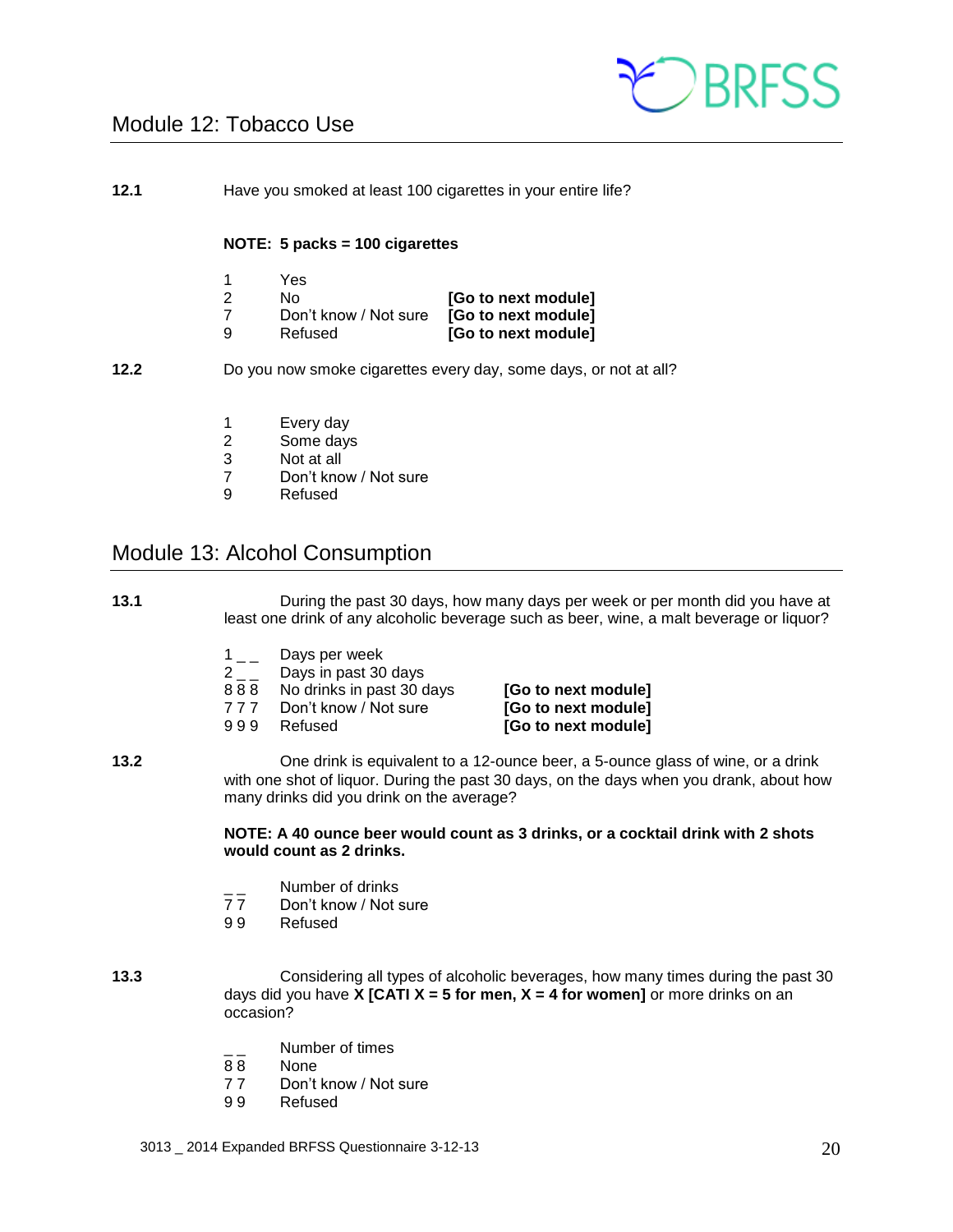

**13.4** During the past 30 days, what is the largest number of drinks you had on any occasion?

- Number of drinks
- 7 7 Don't know / Not sure
- 9 9 Refused

## <span id="page-20-0"></span>Module 14: Exercise (Physical Activity)

The next question is about exercise, recreation, or physical activities other than your regular job duties.

**INTERVIEWER INSTRUCTION: If respondent does not have a "regular job duty" or is retired, they may count the physical activity or exercise they spend the most time doing in a regular month.**

- **14.1** During the past month, other than your regular job, did you participate in any physical activities or exercises such as running, calisthenics, golf, gardening, or walking for exercise?
	- 1 Yes
	- 2 No
	- 7 Don't know / Not sure
	- 9 Refused

## <span id="page-20-1"></span>Module 15: Food Security/Social Context

Now, I am going to ask you about several factors that can affect a person's health.

#### **If Core Q11.20 = 1 or 2 (own or rent) continue, else go to Q2.**

**15.1** How often in the past 12 months would you say you were worried or stressed about having enough money to pay your rent/mortgage? Would you say you were worried or stressed---

#### **Please read:**

- 1 Always
- 2 Usually
- 3 Sometimes
- 4 Rarely
- 5 Never

#### **Do not read:**

- 8 Not applicable
- 7 Don't know / Not sure
- 9 Refused
- **15.2** How often in the past 12 months would you say you were worried or stressed about having enough money to buy nutritious meals? Would you say you were worried or stressed---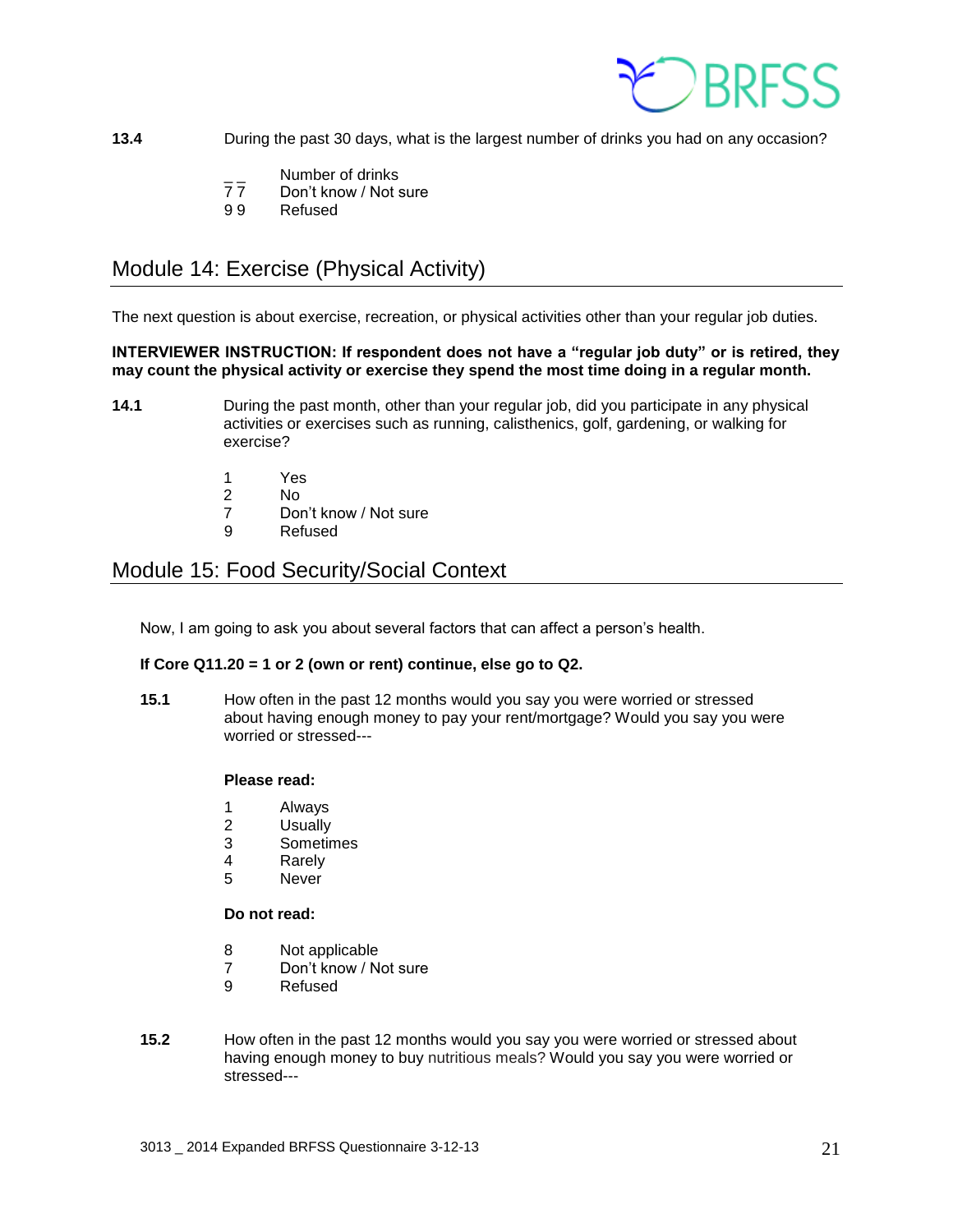

#### **Please read:**

- 1 Always
- 2 Usually
- 3 Sometimes
- 4 Rarely
- 5 Never

#### **Do not read:**

- 8 Not applicable<br>9 Don't know /No
- Don't know /Not sure

## <span id="page-21-0"></span>Module 16: Neighborhood Perception and Environment

The following question is about your neighborhood. A neighborhood is defined as an area within a 20 minute walk or a 5 to10 minute drive from your home.

16.1 Overall, how would you rate your neighborhood as a place to walk or be physically active? Would you say...

#### **Please read:**

- 1 Very pleasant<br>2 Somewhat ple
- Somewhat pleasant
- 3 Not very pleasant
- 4 Not at all pleasant

#### **Do not read:**

- 7 Don't know / Not sure<br>9 Refused
- **Refused**

## <span id="page-21-1"></span>Module 17: Immunization

- **17.1** A flu shot is an influenza vaccine injected into your arm. During the past 12 months, have you had a flu shot?
	- 1 Yes
	- 2 No
	- 7 Don't know / Not sure<br>9 Refused
	- **Refused**
- **17.2** During the past 12 months, have you had a flu vaccine that was sprayed in your nose? The flu vaccine sprayed in the nose is also called FluMist™.
	- 1 Yes
	- 2 No
	- Don't know / Not sure
	- 9 Refused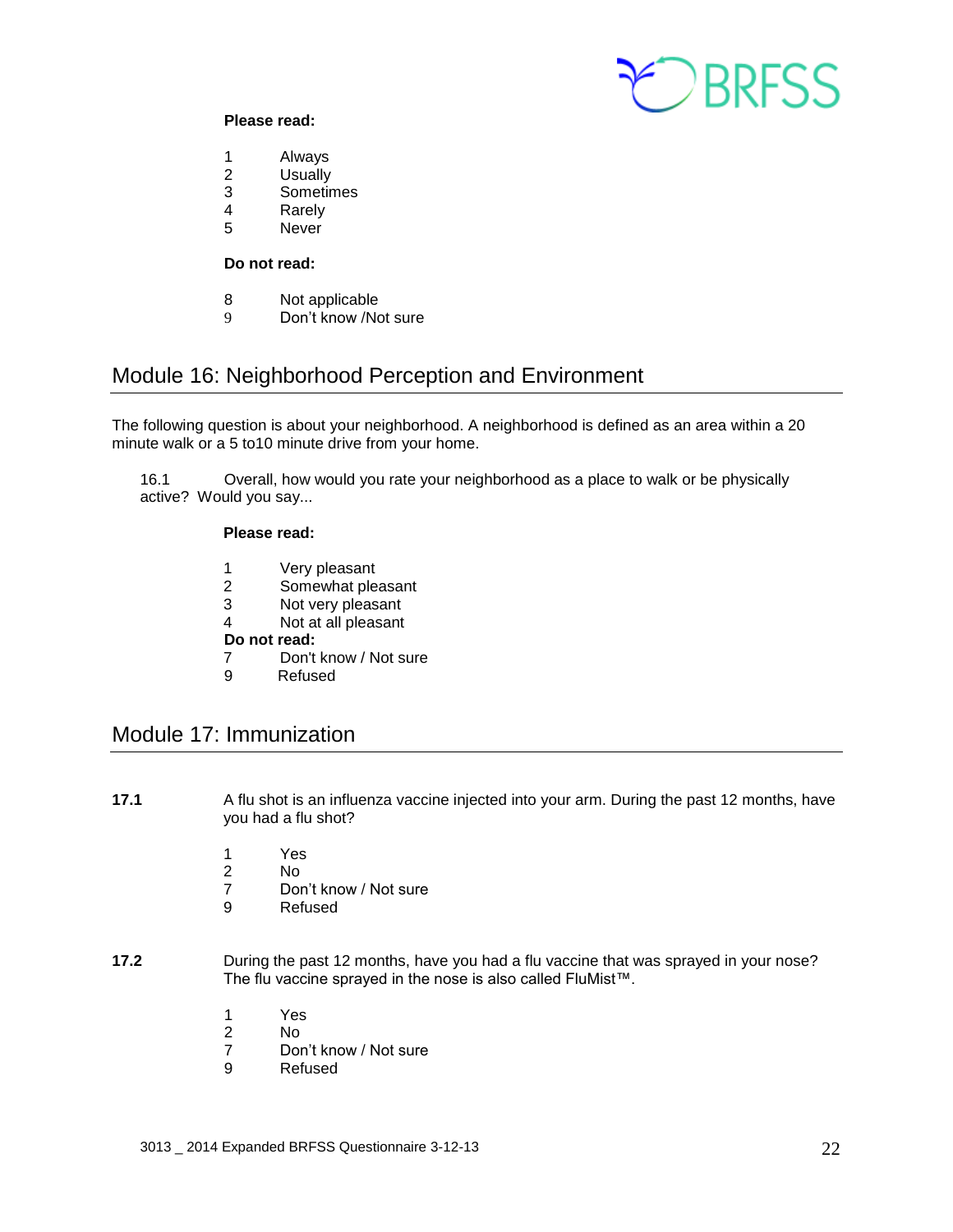

- **17.3** A pneumonia shot or pneumococcal vaccine is usually given only once or twice in a person's lifetime and is different from the flu shot. Have you ever had a pneumonia shot?
	- 1 Yes
	- 2 No
	- 7 Don't know / Not sure
	- 9 Refused

## <span id="page-22-0"></span>Module 18: Falls

#### **If respondent is 45 years or older continue, otherwise go to next module.**

Next, I will ask about recent falls. By a fall, we mean when a person unintentionally comes to rest on the ground or another lower level.

**18.1** In the past 12 months, how many times have you fallen?

| $=$ $-$ | Number of times       | $[76 = 76$ or more] |
|---------|-----------------------|---------------------|
| 88      | None                  | [Go to next module] |
| 77      | Don't know / Not sure | [Go to next module] |
| 99      | Refused               | [Go to next module] |

#### **18.2 [Fill in "Did this fall (from Q14.1) cause an injury?"]. If only one fall from Q14.1 and response is "Yes" (caused an injury); code 01. If response is "No," code 88.**

How many of these falls caused an injury? By an injury, we mean the fall caused you to limit your regular activities for at least a day or to go see a doctor.

- \_ \_ Number of falls **[76 = 76 or more]**
- None
- 7 7 Don't know / Not sure
- 9 9 Refused

## <span id="page-22-1"></span>Module 19: Breast and Cervical Cancer Screening

#### **CATI note: If respondent is male, go to the next module.**

The next questions are about breast and cervical cancer.

- **19.1** A mammogram is an x-ray of each breast to look for breast cancer. Have you ever had a mammogram?
	- 1 Yes 2 No **[Go to Q3]** 7 Don't know / Not sure **[Go to Q3]** 9 Refused **[Go to Q3]**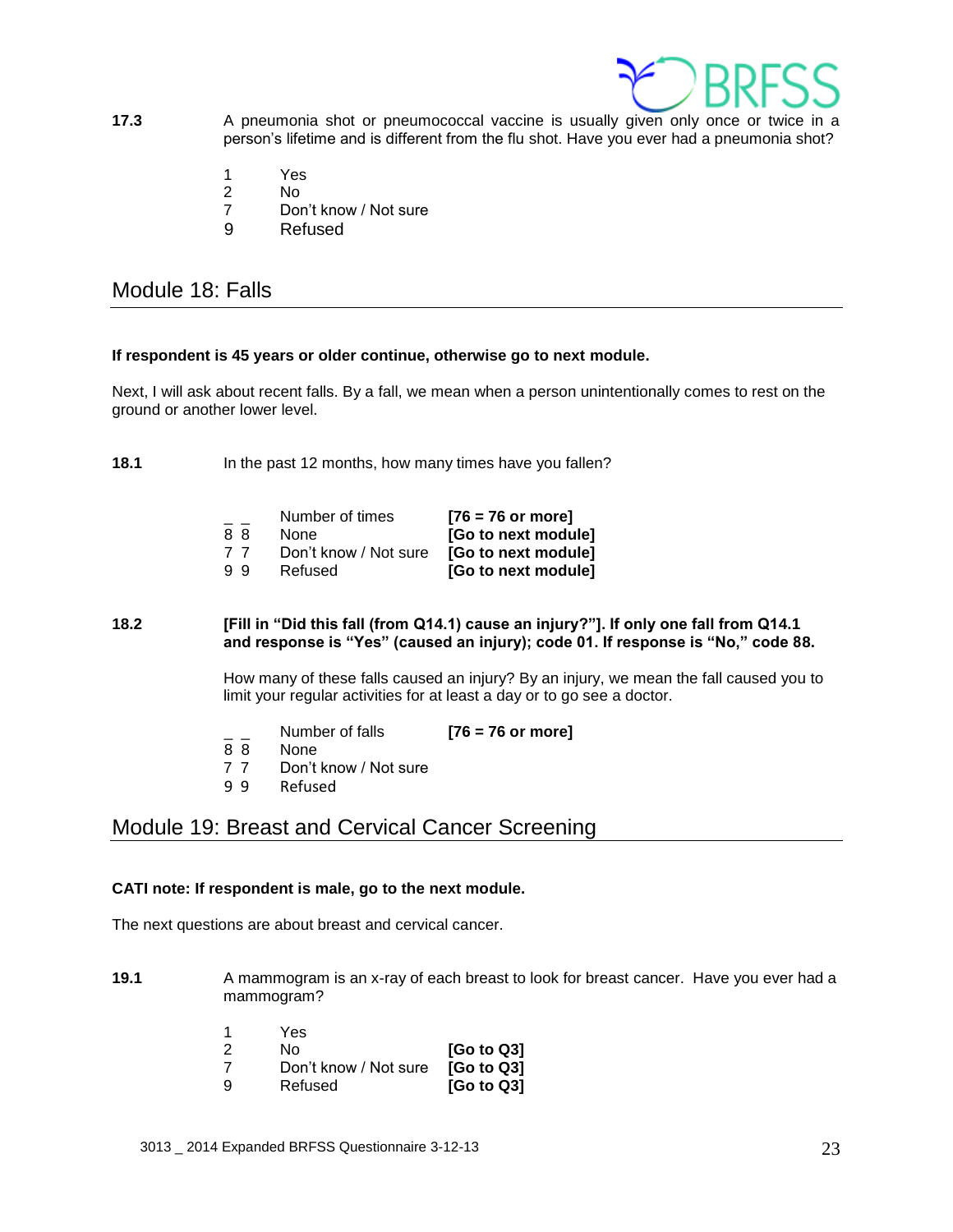

**19.2** How long has it been since you had your last mammogram?

#### **Read only if necessary:**

- 1 Within the past year (anytime less than 12 months ago)
- 2 Within the past 2 years (1 year but less than 2 years ago)
- 3 Within the past 3 years (2 years but less than 3 years ago)
- 4 Within the past 5 years (3 years but less than 5 years ago)<br>5 5 or more vears ago
- 5 5 or more years ago

#### **Do not read:**

- 7 Don't know / Not sure
- 9 Refused
- **19.3** A Pap test is a test for cancer of the cervix. Have you ever had a Pap test?

| 1 | Yes.                  |                     |
|---|-----------------------|---------------------|
| 2 | N٥                    | [Go to next module] |
| 7 | Don't know / Not sure | [Go to next module] |
| 9 | Refused               | [Go to next module] |

**19.4** How long has it been since you had your last Pap test?

#### **Read only if necessary:**

- 1 Within the past year (anytime less than 12 months ago)
- 2 Within the past 2 years (1 year but less than 2 years ago)
- 3 Within the past 3 years (2 years but less than 3 years ago)
- 4 Within the past 5 years (3 years but less than 5 years ago)
- 5 5 or more years ago

#### **Do not read:**

- 7 Don't know / Not sure
- 9 Refused

## <span id="page-23-0"></span>Module 20: Colorectal Cancer Screening

#### **CATI note: If respondent is < 49 years of age, go to next module.**

The next questions are about colorectal cancer screening.

- **20.1** A blood stool test is a test that may use a special kit at home to determine whether the stool contains blood. Have you ever had this test using a home kit?
	- 1 Yes
	- 2 No **[Go to Q3]**
	- 7 Don't know / Not sure **[Go to Q3]**
	- 9 Refused **[Go to Q3]**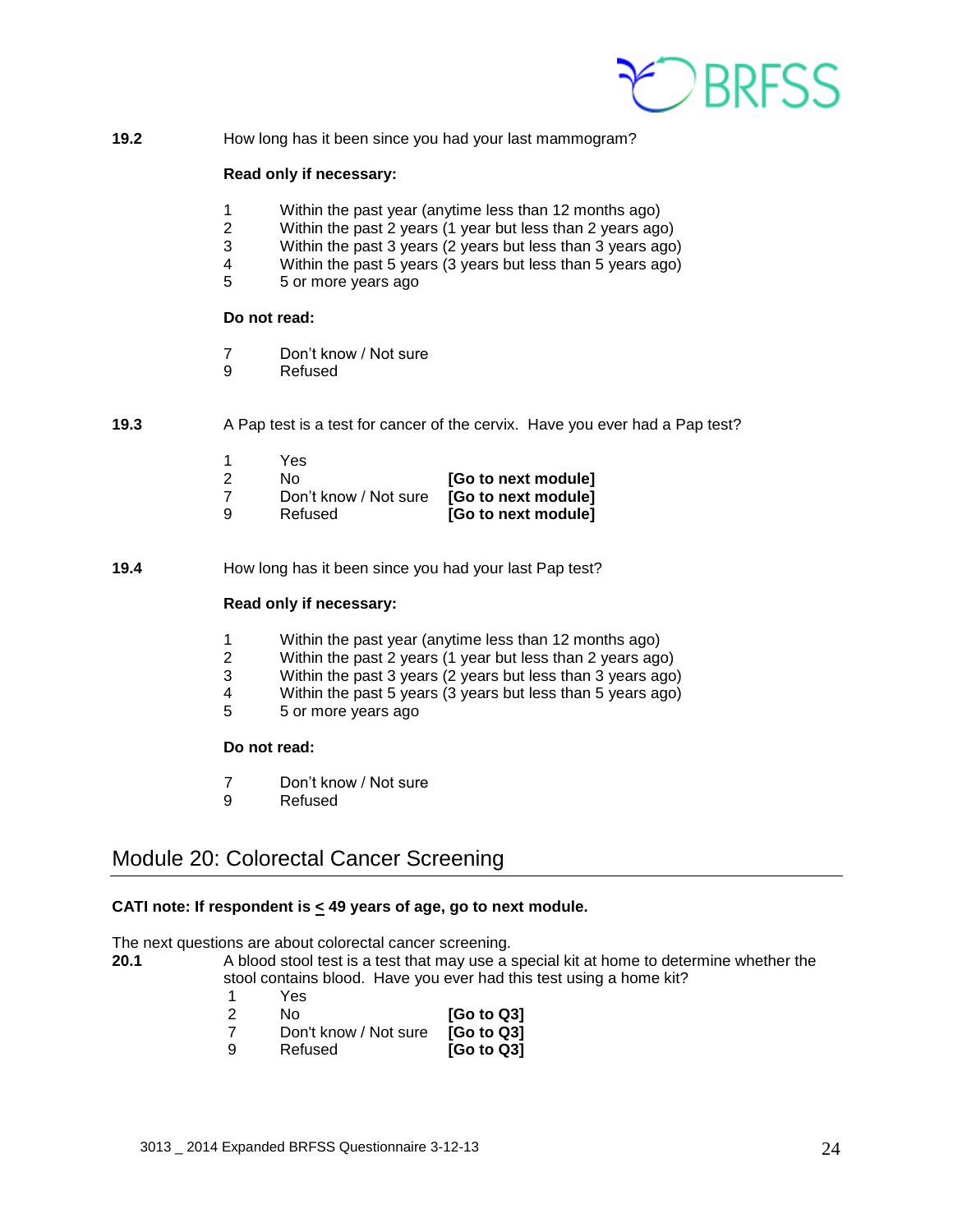

**20.2** How long has it been since you had your last blood stool test using a home kit?

#### **Read only if necessary:**

- 1 Within the past year (anytime less than 12 months ago)
- 2 Within the past 2 years (1 year but less than 2 years ago)
- 3 Within the past 3 years (2 years but less than 3 years ago)
- 4 Within the past 5 years (3 years but less than 5 years ago)
- 5 5 or more years ago

#### **Do not read:**

- 7 Don't know / Not sure
- 9 Refused
- **20.3** Sigmoidoscopy and colonoscopy are exams in which a tube is inserted in the rectum to view the colon for signs of cancer or other health problems. Have you ever had either of these exams?
	-
	- 1 Yes
	- No **[Go to next module]** 7 Don't know / Not sure **[Go to next module]**
	- 9 Refused **[Go to next module]**
- **20.4** For a SIGMOIDOSCOPY, a flexible tube is inserted into the rectum to look for problems. A COLONOSCOPY is similar, but uses a longer tube, and you are usually given medication through a needle in your arm to make you sleepy and told to have someone else drive you home after the test. Was your MOST RECENT exam a sigmoidoscopy or a colonoscopy?
	- 1 Sigmoidoscopy
	- 2 Colonoscopy
	- 7 Don't know / Not sure
	- 9 Refused
- **20.5** How long has it been since you had your last sigmoidoscopy or colonoscopy?

#### **Read only if necessary:**

- 1 Within the past year (anytime less than 12 months ago)
- 2 Within the past 2 years (1 year but less than 2 years ago)
- 3 Within the past 3 years (2 years but less than 3 years ago)<br>4 Within the past 5 years (3 years but less than 5 years ago)
- Within the past 5 years (3 years but less than 5 years ago)
- 5 Within the past 10 years (5 years but less than 10 years ago)
- 6 10 or more years ago

#### **Do not read:**

- 7 Don't know / Not sure
- 9 Refused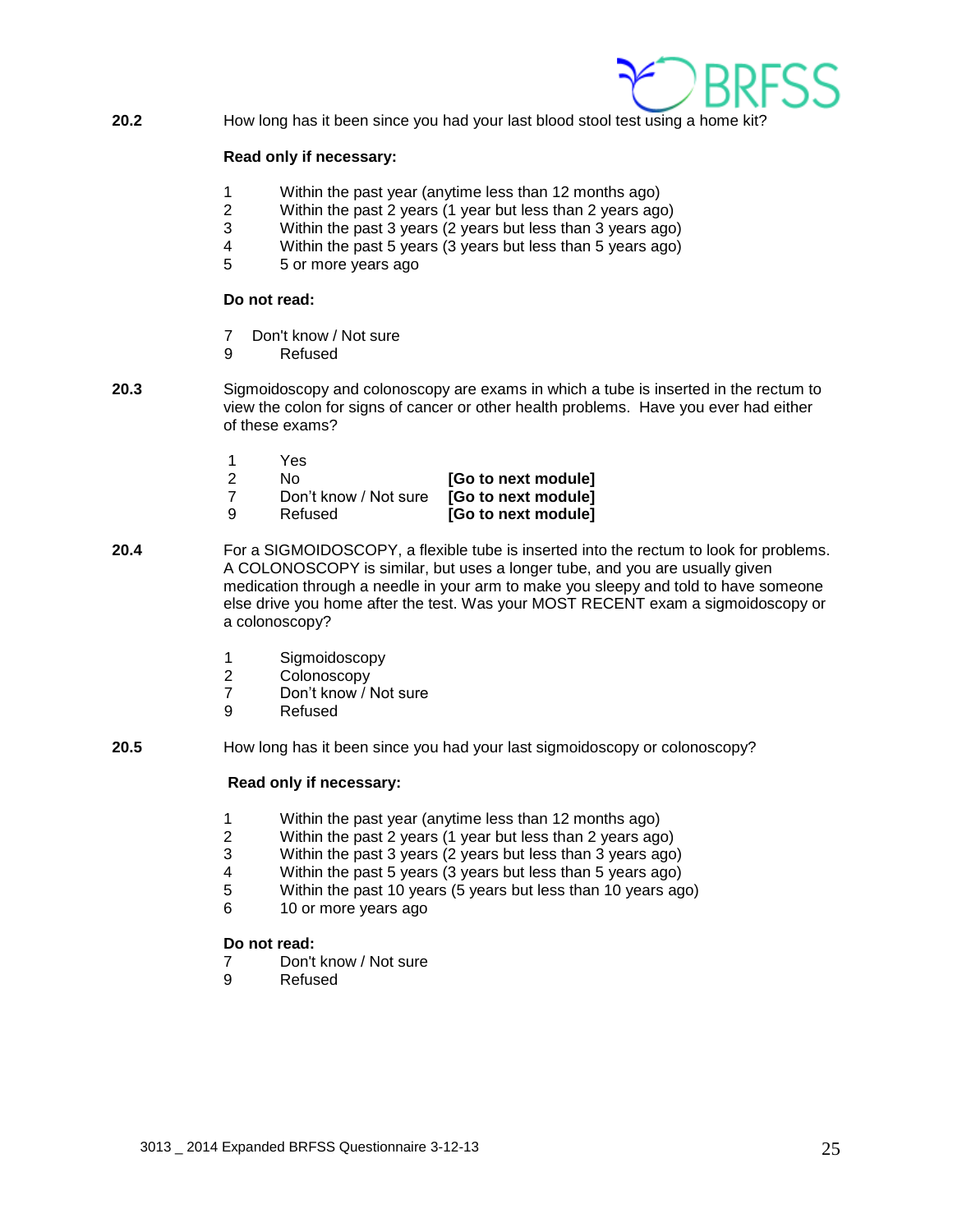## <span id="page-25-0"></span>Module 21: Participation in Chronic Disease Self-Management

#### **CATI NOTE: If Q5.1 or Q7.1 or Q 8.1 or Q9.1 = 1 (Yes), continue. Otherwise, go to next module.**

**CATI note: To be asked of respondents who answered "yes" to any questions that ask if the respondent has been diagnosed with a chronic illness; otherwise skip to next module.** 

o Diabetes o Asthma o Arthritis (rotating core) o High Blood Pressure

The next question is about chronic illnesses, these are illnesses that last for more than 3 months, for example, asthma, diabetes, arthritis and cardiovascular disease.

21.1 You said that a medical professional has told you that you have or have had **[CATI NOTE: fill in illnesses from previous questions – diabetes, asthma, arthritis and hypertension…].** During the last 12 months, have you taken a course or class to teach you about how to manage problems related to (this/these) chronic illness(es)?"

*Interviewer notes: A* course or class is defined as *6 weeks or more ( in person or online)*

- 1 Yes
- 2 No
- 7 Don't know/not sure
- 9 Refused

## <span id="page-25-1"></span>Module 22: Sugar Drinks

Now I would like to ask you some questions about sugary beverages.

**22.1** During the past 30 days, how often did you drink regular soda or pop that contains sugar? Do not include diet soda or diet pop.

#### **Please read:**

You can answer times per day, week, or month: for example, twice a day, once a week, and so forth.

- $1\_\_$  Times per day
- 2<sub>\_\_</sub>Times per week
- 3 Times per month

#### **Do not read:**

- 888 None<br>777 Don't
- Don't know / Not sure
- 9 9 9 Refused
- **22.2** During the past 30 days, how often did you drink sugar-sweetened fruit drinks (such as Kool-aid and lemonade), sweet tea, and sports or energy drinks (such as Gatorade and Red Bull)? Do not include 100% fruit juice, diet drinks, or artificially sweetened drinks.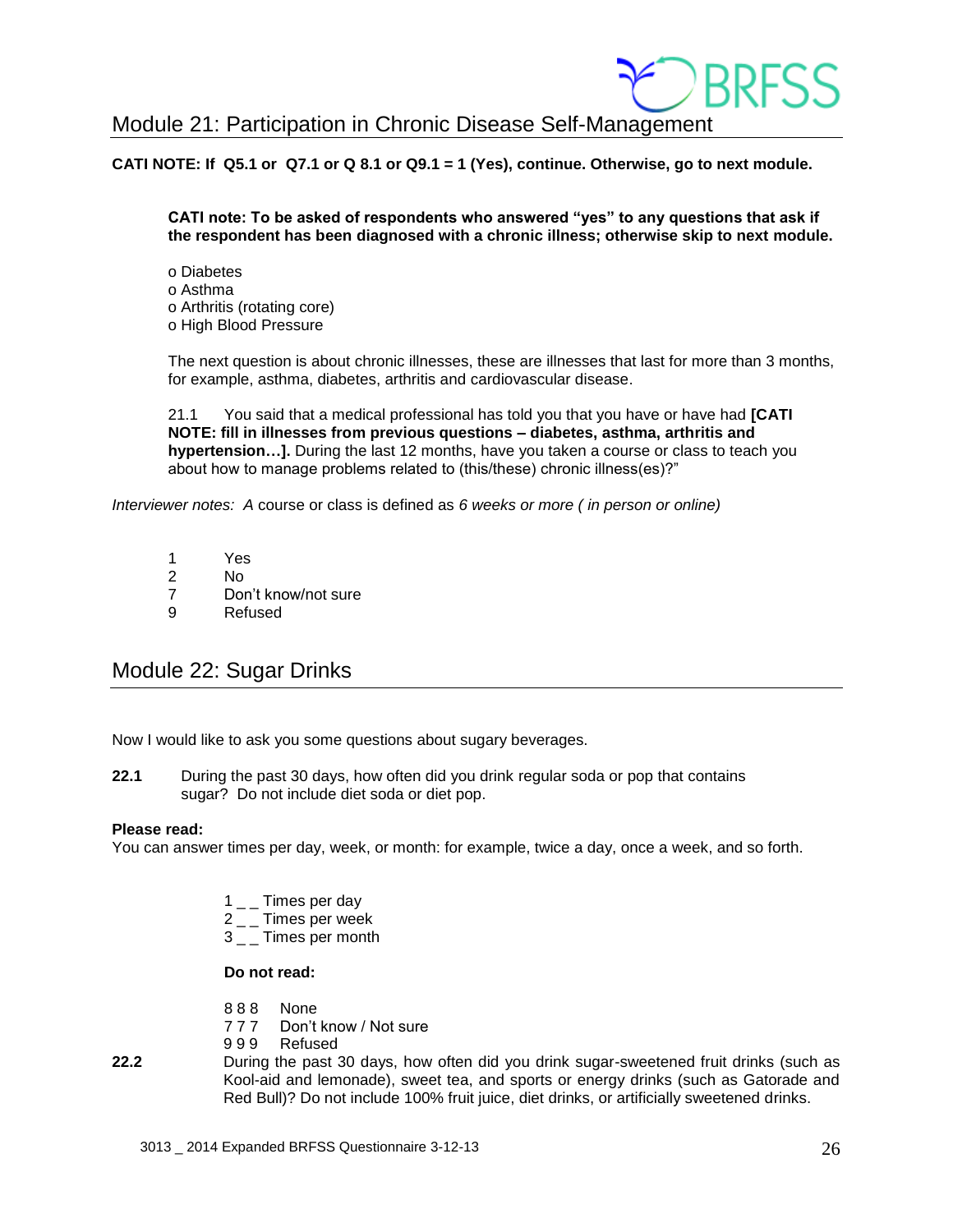

**Please read:** You can answer times per day, week, or month: for example, twice a day, once a week, and so forth.

- $1 \_$  Times per day
- $2 \_$  Times per week
- 3<sub>-</sub>Times per month

#### **Do not read:**

- 888 None<br>777 Don't
- Don't know / Not sure
- 999 Refused

## <span id="page-26-0"></span>Module 23: Fast Food

- **23.1** In an average week how often do you eat [eat in or take out] a meal from a fast-food place such as McDonald's, KFC, Taco Bell, or take out pizza places?
	- 1 Never
	- 2 Less than once per week<br>3 1-2 times a week
	- 3 1-2 times a week
	- 4 3-4 times a week
	- 5 5 or more times a week

#### **Do not read:**

- 7 Don't know / Not sure
- 9 Refused

## <span id="page-26-1"></span>Module 24: Perceived Nutrition Environment and Policy

24.1 To what degree would you agree with the statement, "It is easy to purchase healthy foods in my neighborhood such as whole grain foods, low fat options, and fruits and vegetables." Would you…

#### **Please read:**

- 1 Strongly agree<br>2 Agree
- **Agree**
- 3 Neither agree nor disagree (neutral)
- 4 Disagree
- 5 Strongly disagree

#### **Do not read:**

- 7 Don't Know/Not Sure
- 9 Refused

## <span id="page-26-2"></span>Module 25: Family Planning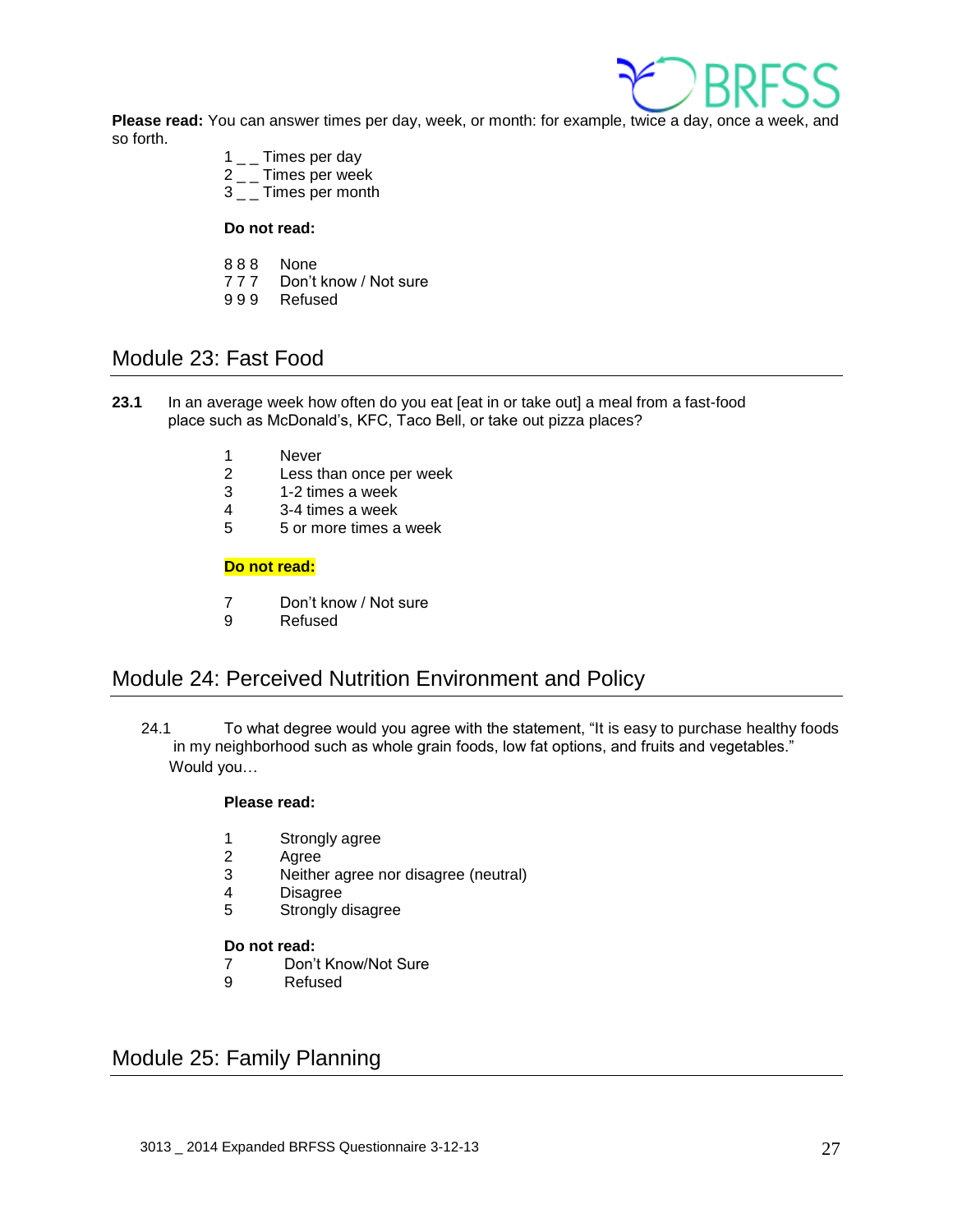

#### **If respondent is female and 45 years of age or older, or male, go to next module.**

The next question is about discussions that occurred as part of a routine health care visit. **DO NOT** include visits while pregnant, also called prenatal care visits.

25.1 Has a doctor, nurse, or other health care worker ever talked with you about ways to prepare for a healthy pregnancy and baby?

- 1 Yes
- 2 No
- 7 Don't know / Not sure
- 9 Refused

The next set of questions asks you about your thoughts and experiences with family planning. Please remember that all of your answers will be kept confidential.

#### 25.2 Have you ever been pregnant?

#### **INTERVIEWER NOTE: If respondent is currently pregnant, code Yes**.

- 1 Yes
- 2 No
- 7 Don't know / Not sure
- 9 Refused

25.3 Did you or your husband/partner do anything the last time you had sex to keep you from getting pregnant?

| 1 | Yes                            |                        |
|---|--------------------------------|------------------------|
| 2 | N٥                             | [G <sub>o</sub> to Q5] |
| 3 | No partner/not sexually active | [Go to Q6]             |
| 4 | Same sex partner               | [Go to Q6]             |
|   | Don't know / Not sure          | [Go to Q6]             |
| 8 | Refused                        | [Go to Q6]             |

25.4 What did you or your husband/partner do the last time you had sex to keep you from getting pregnant?

**INTERVIEWER NOTE: If respondent reports using MORE THAN ONE method, please code the method that occurs first on the list.** 

**INTERVIEWER NOTE: If respondent reports using "condoms," probe to determine if "female condoms" or "male condoms."**

**INTERVIEWER NOTE: If respondent reports using an "IUD" probe to determine if "levonorgestrel IUD" or "copper-bearing IUD."**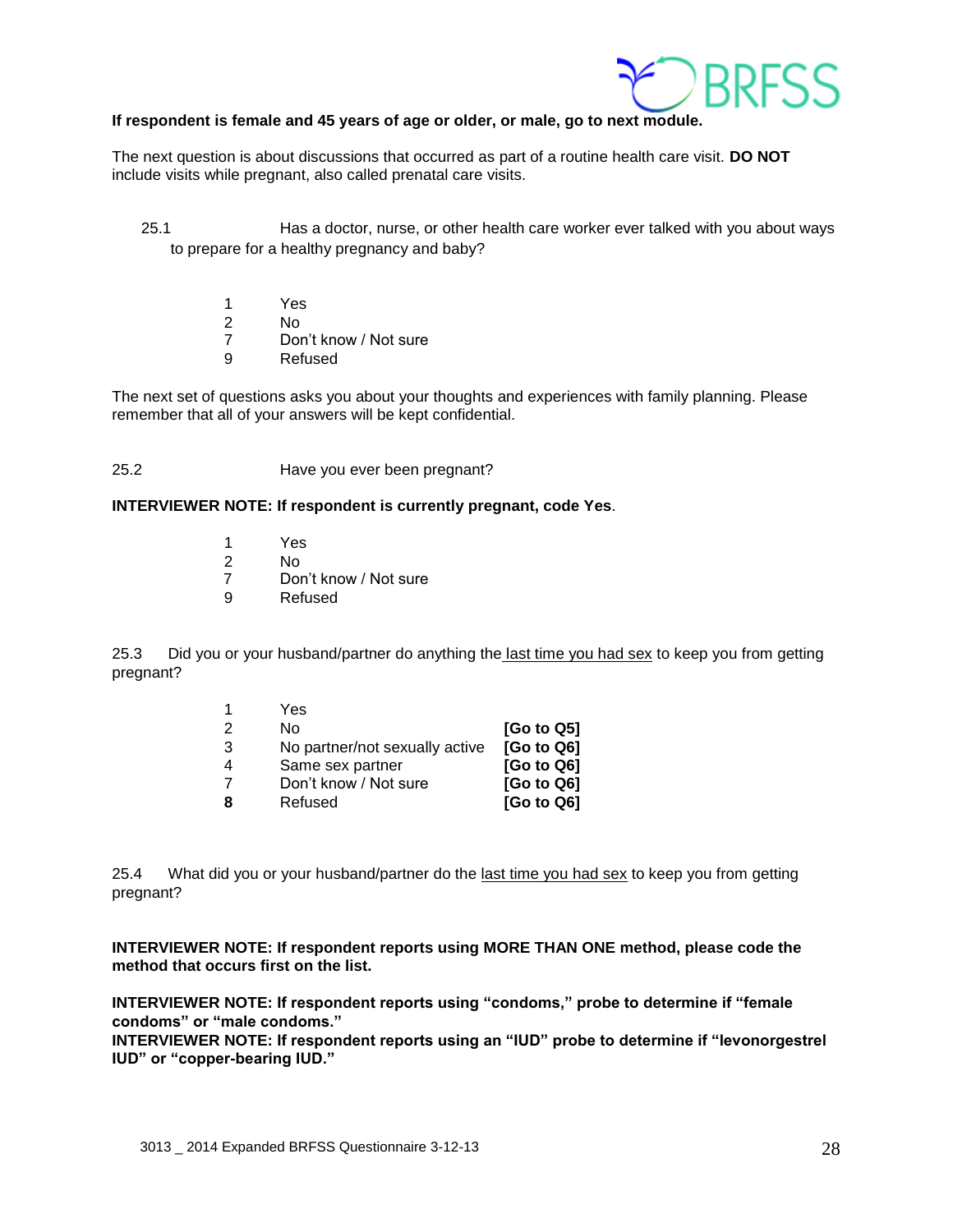

**INTERVIEWER NOTE: If respondent reports "other method," ask respondent to "please specify" and ensure that their response does not fit into another category. If response does fit into another category, please mark appropriately.**

#### **Read only if necessary:**

- 01. Female sterilization (ex. tubal ligation, Essure, Adiana) **[Go to Q7]**
- 02. Male sterilization (vasectomy) **[Go to Q7]**
- 03. Contraceptive implant (ex. Implanon) **[Go to Q6]**
- 04. Levonorgestrel(LNG) or hormonal IUD(ex. Mirena) **[Go to Q6]**
- 05. Copper-bearing IUD (ex. ParaGard) **[Go to Q6]**
- 06. IUD, type unknown **[Go to Q6]**
- 07. Shots (ex. Depo-Provera) **[Go to Q6]**
- 08. Birth control pills, any kind **[Go to Q6]**
- 09. Contraceptive patch (ex. Ortho Evra) **[Go to Q6]**
- 10. Contraceptive ring (ex. NuvaRing) **[Go to Q6]**
- 11. Male condoms **[Go to Q6]**
- 12. Diaphragm, cervical cap, sponge **[Go to Q6]**
- 13. Female condoms **[Go to Q6]**
- 14. Not having sex at certain times (rhythm or natural family planning) **[Go to Q6]**
- 15. Withdrawal (or pulling out) **[Go to Q6]**
- 16. Foam, jelly, film, or cream **[Go to Q6]**
- 17. Emergency contraception (morning after pill) **[Go to Q6]**
- 18. Other method **[Go to Q6]**
- 77. Don't know / Not sure **[Go to Q6]**
- 99. Refused **[Go to Q6]**

Some reasons for not doing anything to keep you from getting pregnant the last time you had sex might include wanting a pregnancy, not being able to pay for birth control, or not thinking that you can get pregnant*.*

25.5 What was your main reason for not doing anything the last time you had sex to keep you from getting pregnant?

**INTERVIEWER NOTE: If respondent reports "other reason," ask respondent to "please specify" and ensure that their response does not fit into another category. If response does fit into another category, please mark appropriately**.

#### **Read only if necessary:**

- 01 You didn't think you were going to have sex/no regular partner
- 02 You just didn't think about it/don't care if you get pregnant
- 03 You want a pregnancy
- 04 You or your partner don't want to use birth control
- 05 You or your partner don't like birth control/side effects
- 06 You couldn't pay for birth control
- 07 You had a problem getting birth control when you needed it
- 08 Religious reasons
- 09 Lapse in use of a method
- 10 Don't think you or your partner can get pregnant (infertile or too old)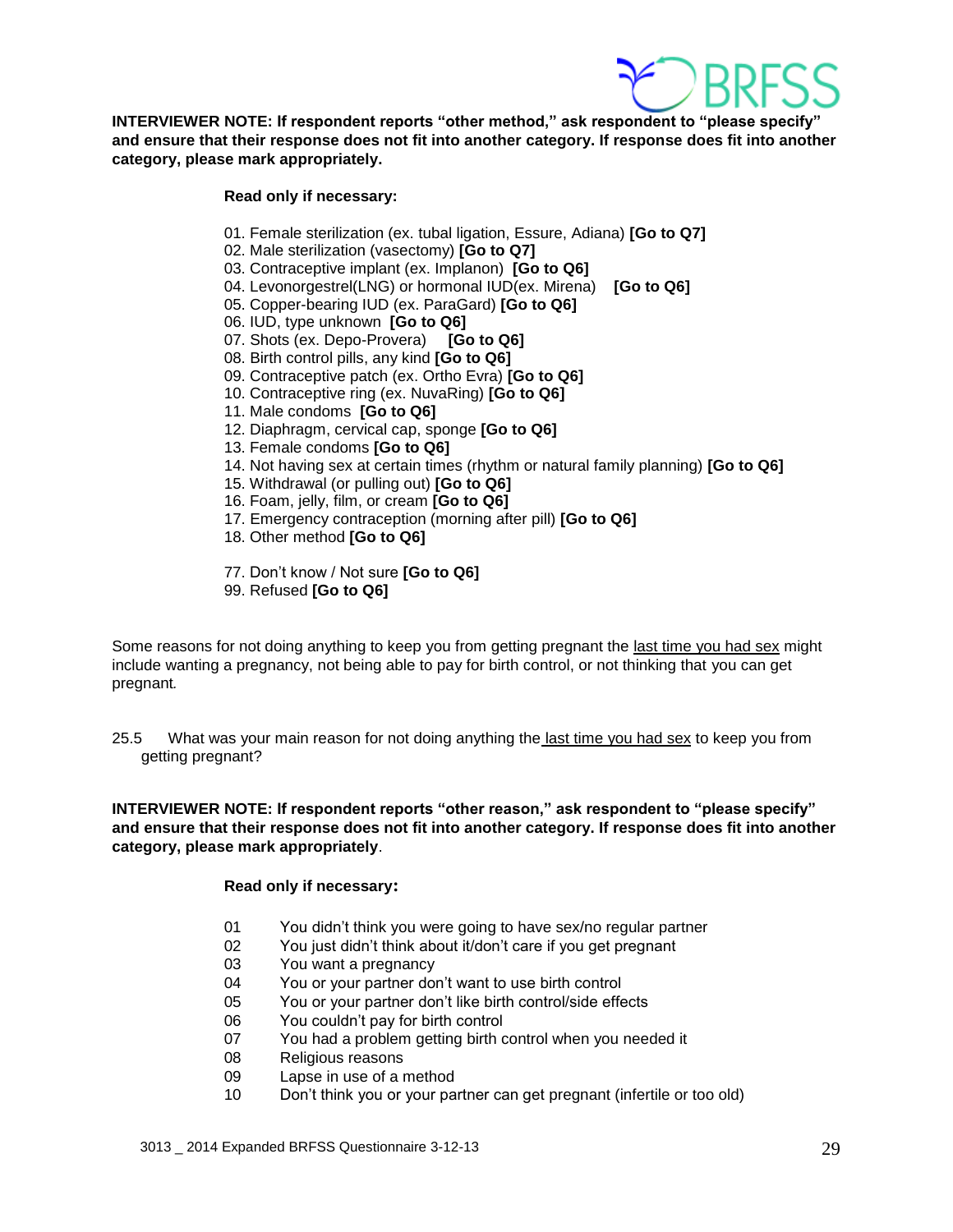

- 11 You had tubes tied (sterilization) [Go to next module]
- 12 You had a hysterectomy **[Go to next module]**
- 13 Your partner had a vasectomy (sterilization) **[Go to next module]**
- 14 You are currently breast-feeding
- 15 You just had a baby/postpartum
- 16 You are pregnant now **[Go to Q7]**
- 17 Same sex partner
- 18 Other reason

#### **Do not read:**

- 77 Don't know / Not sure
- 99 Refused
- 25.6 How do you feel about having a child now or sometime in the future? Would you say:

#### **Please read:**

- 1 You don't want to have one
- 2 You do want to have one, less than 12 months from now
- 3 You do want to have one, between 12 months to less than 2 years from now
- 4 You do want to have one, between 2 years to less than 5 years from now
- 5 You do want to have one, 5 or more years from now

#### **Do not read:**

- 7 Don't know / Not sure
- 9 Refused

25.7 How many times a week do you currently take a multivitamin, a prenatal vitamin, or a folic acid vitamin?

- 1 0 times a week
- 2 1 to 3 times a week
- 3 4 to 6 times a week
- 4 Every day of the week<br>7 Don't know / Not sure
- Don't know / Not sure
- 9 Refused

## <span id="page-29-0"></span>Module 26: Oral Health

**26.1** How long has it been since you last visited a dentist or a dental clinic for any reason? Include visits to dental specialists, such as orthodontists.

#### **Read only if necessary:**

- 1 Within the past year (anytime less than 12 months ago)
- 2 Within the past 2 years (1 year but less than 2 years ago)
- 3 Within the past 5 years (2 years but less than 5 years ago)
- 4 5 or more years ago

#### **Do not read:**